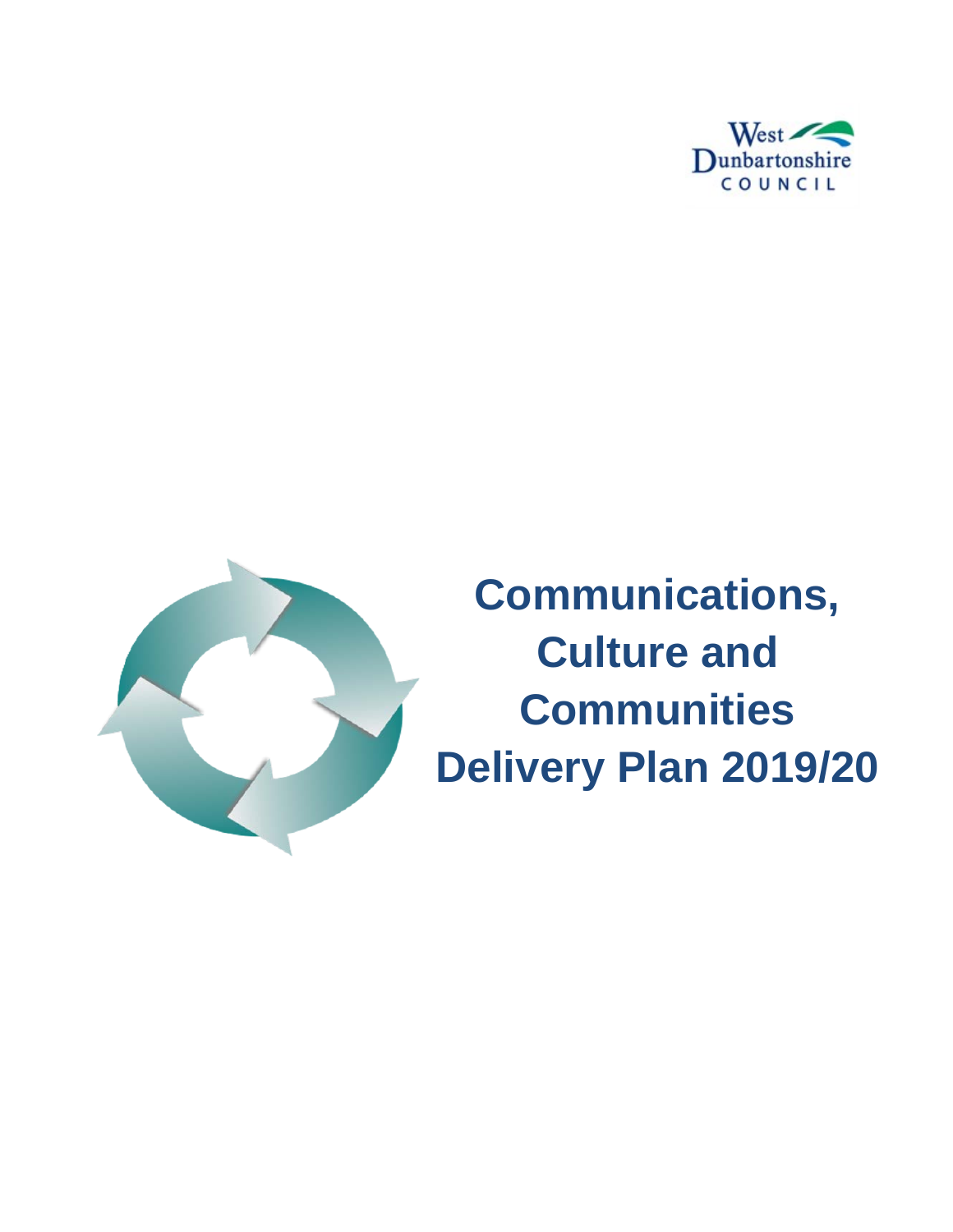# **Index**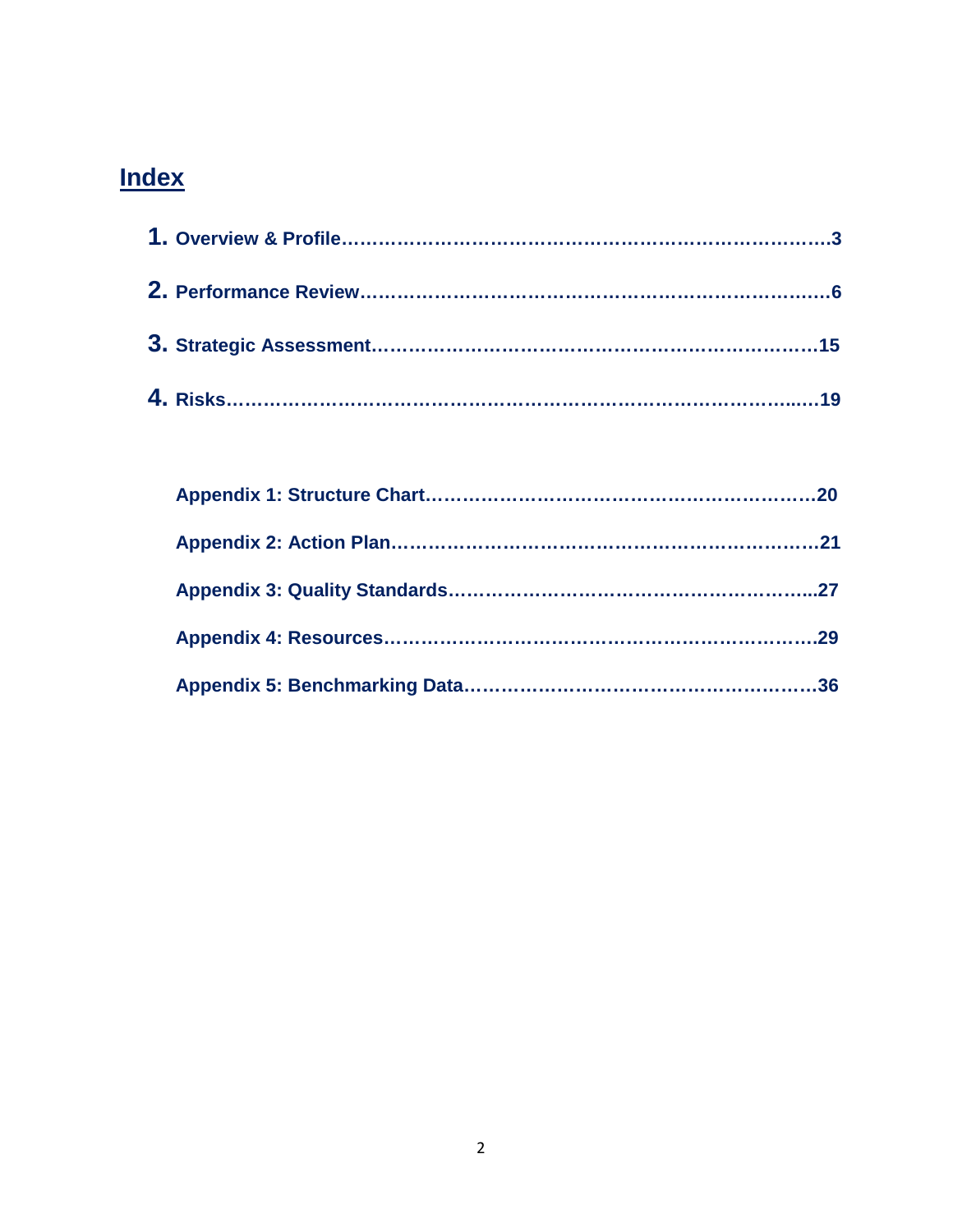## **1. Overview & Profile**

#### **Overview**

The Communications, Culture and Communities (CCC) Service has a great opportunity to make a difference every day, and improve the lives of the residents of West Dunbartonshire. During 2019/20 we will continue to deliver excellent services to our citizens which fully respond to the demands of our communities. We will support our Council-wide services to be the best they can by providing robust, reliable performance information that underpins continuous improvement. We will deliver high-quality library and cultural services which enhance our communities and allow our residents to explore, interact, learn and imagine. We will deliver first-class communications which inform, educate and empower our residents for the benefit of all and provide strategic communications support which enhances the reputation and raises the profile of the organisation. We will also operate professionally-run Council Offices, and seek to establish the Clydebank Town Hall as a premier events venue in the West of Scotland.

#### **Our CCC Purpose**:

• To deliver modern, excellent and essential services to residents and colleagues as efficiently as possible

#### **Our CCC Ethos:**

- Make it happen
- Make a difference

This Delivery Plan provides a review of our key achievements in 2018/19, sets out our strategic priorities for 2019/20, and highlights the key activities that will be progressed to meet those priorities.

#### **Profile**

With a net budget of £6.355M, CCC is one of 8 strategic service areas for the Council. Brief details of each service are outlined below and a structure chart is set out at Appendix 1.

#### **Citizen and Digital Services**

The Citizen and Digital Services team are responsible for frontline service delivery, covering face-to-face requests at our One Stop Shops, telephone requests through the Contact Centre, the Council's website, and enquiries via social media. The team is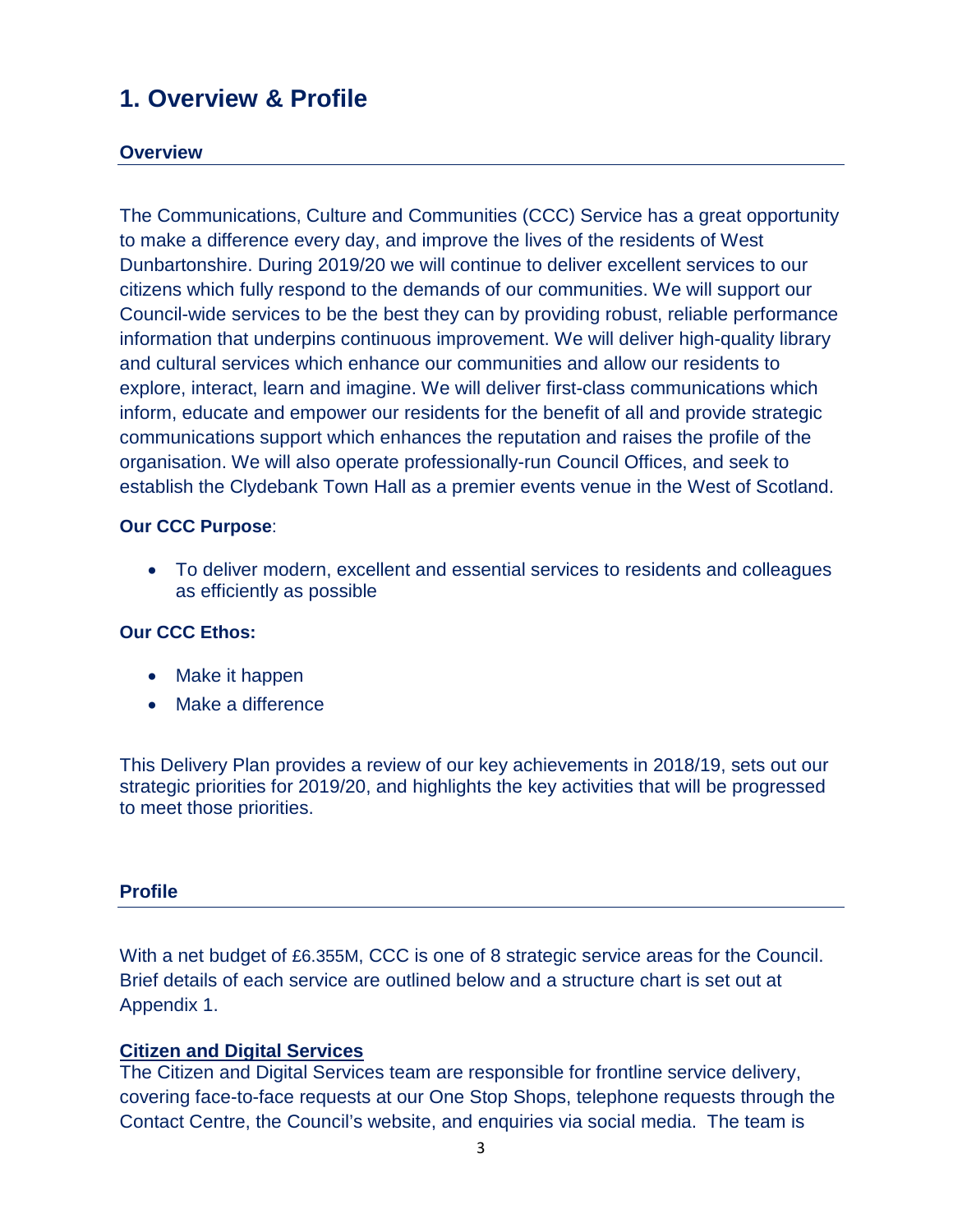also responsible for management of the Council complaints process. As part of our ambition to centralise and improve access to services, the team is also now responsible for telephone enquiries for Benefits, Council Tax and Housing Repairs & Maintenance. The team also provide access to the Scottish Welfare Fund for Community Care Grants and Crisis Payments. In addition the team leads the Council's website and intranet activity.

#### **Communications, Offices and Clydebank Town Hall**

The team provides information on Council services to ensure that residents, employees, stakeholders and media are fully informed. The team designs, plans and manages campaigns to change behaviour, improve the local area and enhance the lives of local residents, and delivers projects that save money or generate income for the Council. In addition the team protects the reputation of the organisation and leads the use of social media platforms to engage with communities and raise the profile of the Council.

The team incorporates the Chief Executive's office and is also responsible for employee engagement activity through the Senior Manager Network, staff bulletin, intranet and emails. The team supports the employee recognition activity and the employee survey, manages Clydebank Town Hall and the Council's office buildings and leads on the delivery of corporate events and VIP visits.

#### **Libraries and Cultural services**

Libraries & Cultural Services encompasses all activities delivered by Libraries, Arts and Heritage and the Titan Crane. The Libraries team manages eight public libraries, five school libraries as well as a mobile and housebound library service. Libraries support lifelong learning, promote healthy living and inspire creativity through free access to information and by encouraging reading and wellbeing. Our wide portfolio of activities embrace all age ranges and include baby yoga, Storytime, computer classes, Macmillan drop-in sessions, author events and literature festivals.

The Arts and Heritage Team operates Clydebank Museum and Art Gallery within Clydebank Town Hall, the Backdoor Gallery in Dalmuir, as well and the Clydebank and Dumbarton Heritage Centres. Clydebank Museum and Art Gallery is the focal point for the team's ambitious Cultural Programme, which includes an exciting and varied exhibition programme, while the Backdoor Gallery provides an important platform for showcasing emerging artists from across the west of Scotland. Through the Heritage Centres local residents and visitors to the area can access the Council's local history collections in order to trace their family history, or in support of other research, whilst also enjoying a changing programme of exhibitions that tell local stories. Behind the scenes, the team also manages and cares for the Council's heritage collections and archive, making both accessible for the purpose of learning and research whilst ensuring that they are preserved for the benefit of generations to come.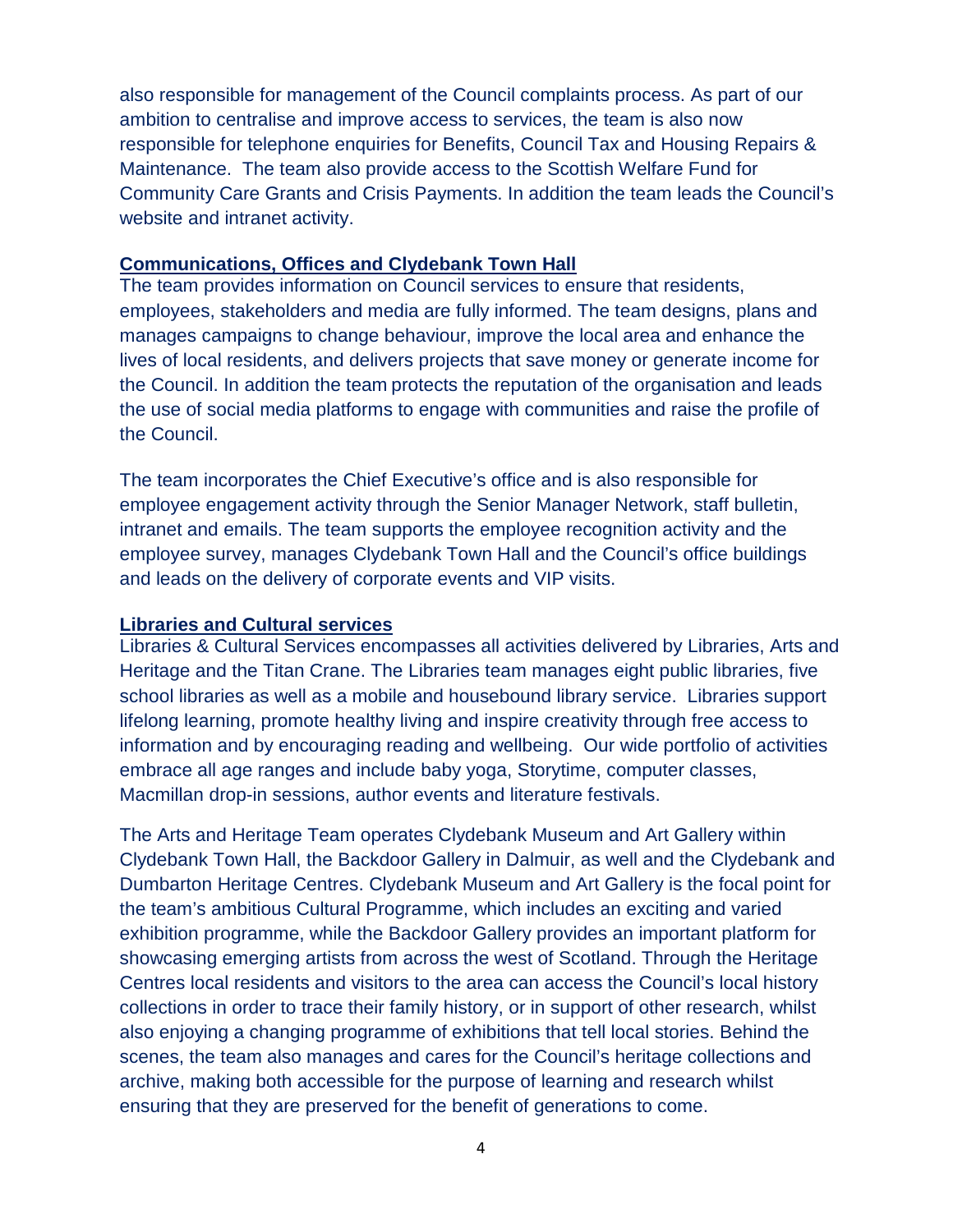The Titan Crane is operationally managed through Libraries and Cultural Services on behalf of the Clydebank Property Company. The focus of this activity is on cementing the status of the Crane as a premier heritage and tourism destination in Clydebank, linked to the wider cultural and heritage offer in the area.

#### **Performance & Strategy**

The Performance & Strategy team provides strategic planning and performance support to the Council. This includes providing a business partner to all Strategic Leads, leading the use of benchmarking, providing a data analysis and business intelligence support to all services, delivering a comprehensive continuous improvement exercise for all services not subject to statutory regulation, and ensuring a consistent approach in the development of strategies and plans which deliver on the objectives of the Council. The team is also responsible for strategic consultation and engagement, and the telephone survey and citizens panel activity. Responsibility for the corporate equalities agenda and supporting Community Planning West Dunbartonshire also sit within this team.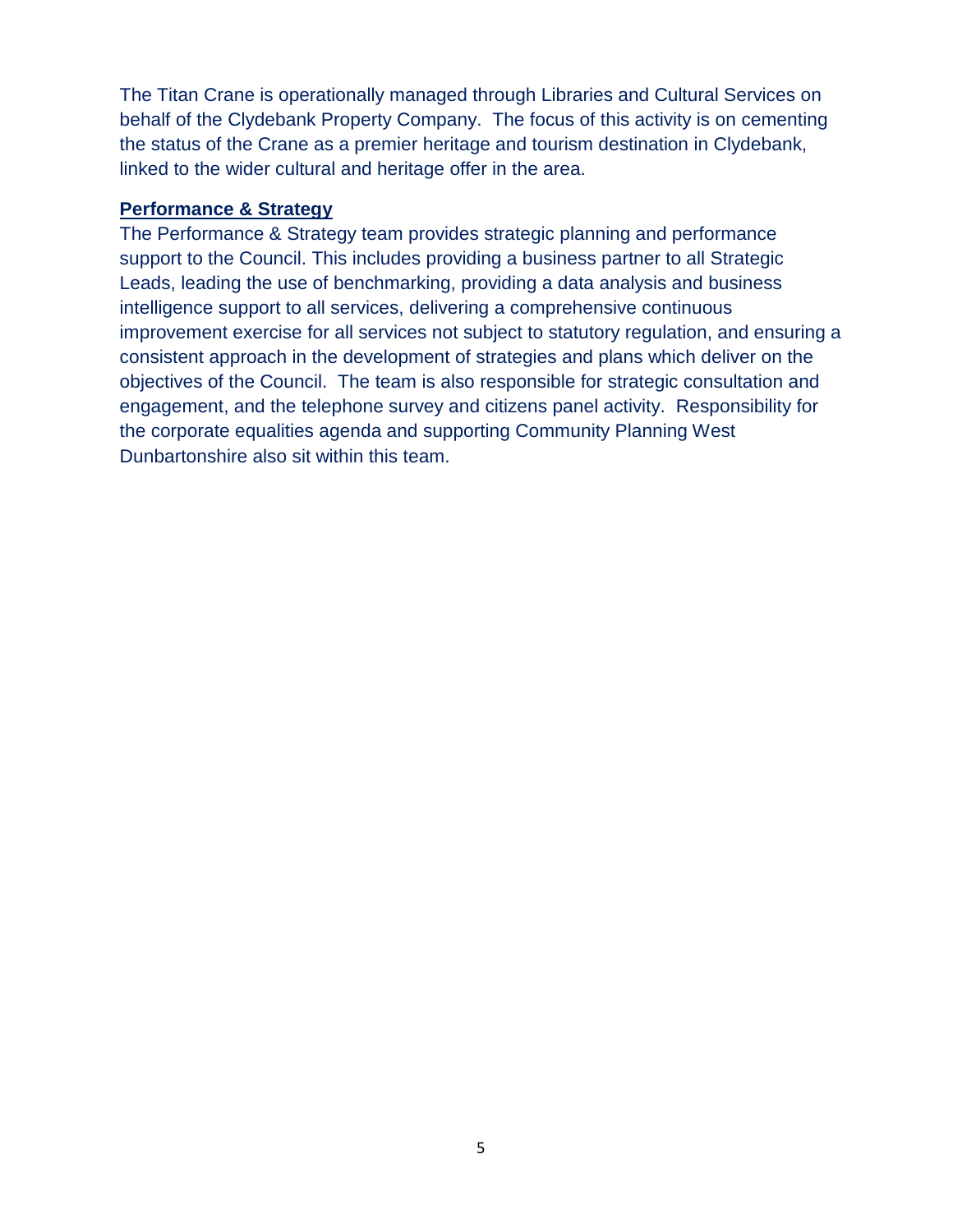## **2. Performance Review**

The CCC management team completed a detailed performance review of 2018/19, looking at:

- current and previous performance;
- how our performance compares with other local authorities (known as benchmarking);
- feedback from service users gathered through our Citizen Panel survey, monthly telephone surveys, internal surveys, and complaints; and
- self-evaluations

During 2018/19 CCC delivered a range of key achievements on behalf of the Council. In a challenging environment this service area has led exemplar statutory and strategic services within West Dunbartonshire; the following section contains some of the more notable achievements as well as a number of performance challenges to be addressed in 2019/20.

#### **Key Achievements 2018/19**

#### **Citizen and Digital Services**

- Integration of Revenues and Benefits telephone calls to the Contact Centre
- Delivery of Housing Repairs and Maintenance telephone support following the transfer to Citizen Services
- Improved decision making in Welfare Fund applications recognised by the Scottish Public Service Ombudsman's office
- Successful Alexandria One Stop Shop transfer to Alexandria Library
- Successful removal of cash payments to the Council providing financial savings
- Increase in website traffic and number of online transactions
- Improved complaint resolution times

#### **Communications, Offices & Town Hall**

- Introduced new charging model and initiatives to increase income generation at the Town Hall. Also reviewed the structure to deliver a more efficient service
- Increased social media audience to 34% of population of West Dunbartonshire
- Secured £25k of additional income for the Council by proactively selling commercial waste services
- Secured national media coverage for a range of Council activities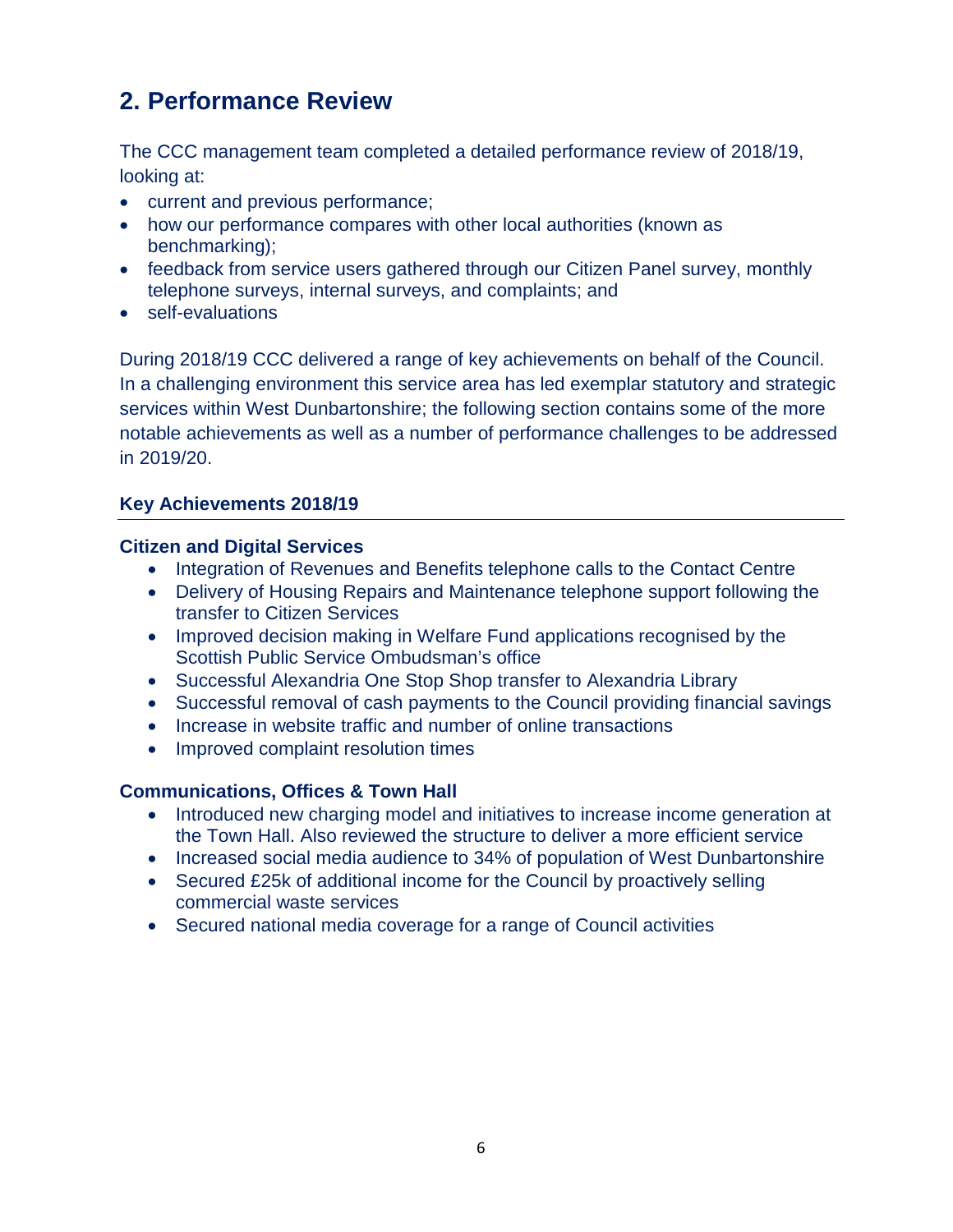#### **Libraries and Cultural services**

- New strategy delivered £460K of savings and maintained high satisfaction levels amongst users
- Installed the new branding improvements to three library branches to enhance the environment for residents
- Successfully hosted the nationally recognised Tom McKendrick 'Soldiers' exhibition at Clydebank Town Hall
- New combined mobile library service re-launched with a data-led route that now serves more areas of deprivation
- Developed exciting investment proposals for expanding the offer to residents at Alexandria and Clydebank Libraries

#### **Performance & Strategy**

- Creation of business intelligence function for use by all Council services
- Delivery of a successful Best Value Audit and positive Assurance report
- Creation of a segmentation data offer to support service planning
- Improved service benchmarking through participation in an APSE pilot
- Developed a comprehensive suite of Quality Standards across organisation

#### **Challenges**

#### **Absence**

The CCC Service saw a disappointing increase in absence levels during 2018/19, however analysis of the figures highlighted that the absences were predominantly a small number of long-term cases, rather than a general problem with the wider workforce. Reviewing these cases in more detail identified that many of these were the result of serious health issues or issues with personal stress unrelated to work. The increase is also reflective of the fact that the profile of the service has continued to change since it was established in April 2016. Previously there was a more even split between back-office functions and frontline workers, whereas the expansion to include Council Tax enquiries, housing repair call centre, and the operational running of Church Street and Aurora means there are now more frontline employees. This increased proportion of frontline employees has understandably impacted on absence levels.

#### **Resilience/ capacity**

In Citizen Services, there remains an ongoing challenge with the resilience of the telephone platform to continue to deliver an ever increasing number of telephone calls through a centralized team. Our colleagues in ICT have a project plan to upgrade the platform and provide further opportunities to use technology to provide enhanced services to our citizens. With this enhanced technology, the training time of new team members will reduce and provide further opportunities to increase the capacity of the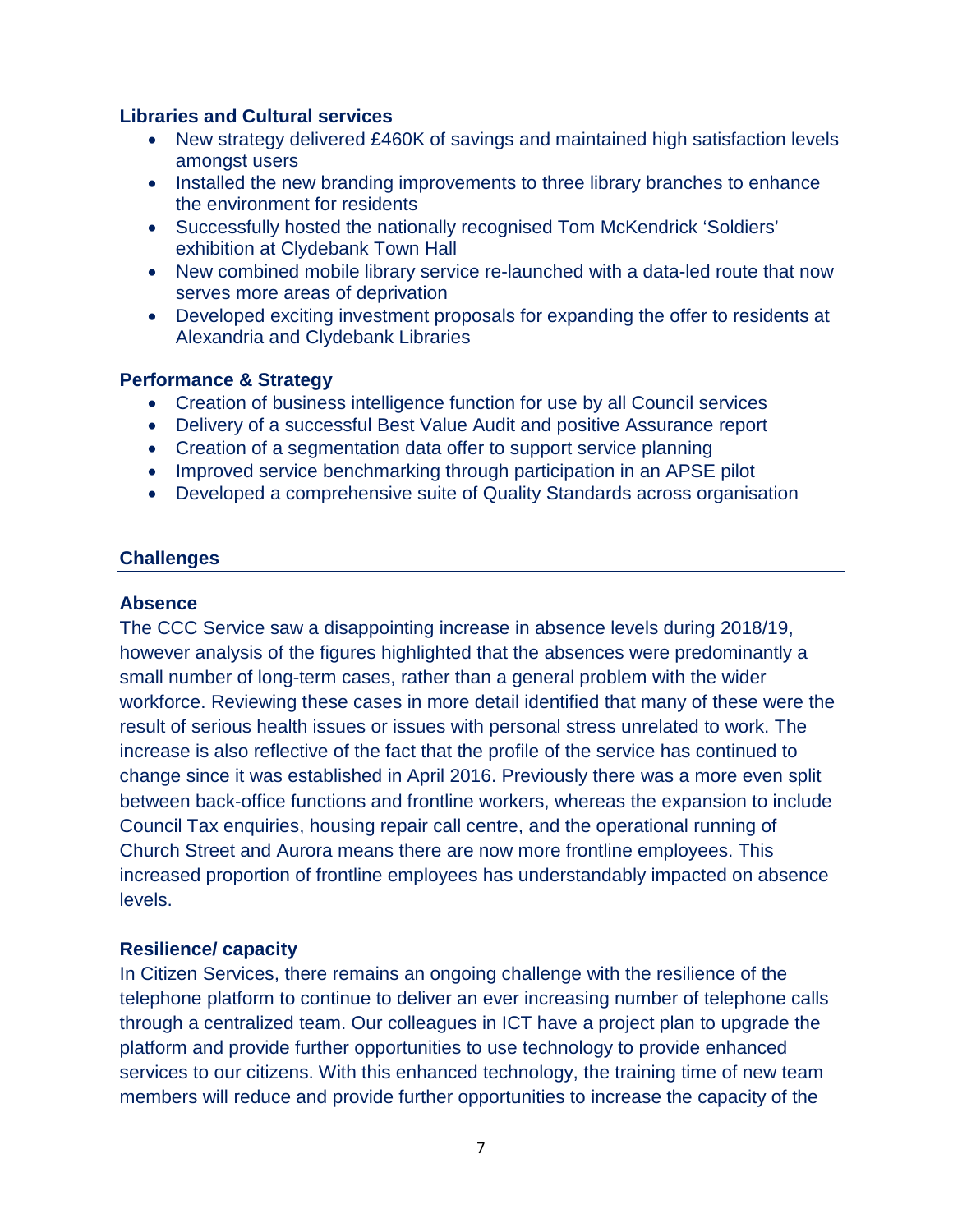teams to respond to residents enquiries. The service has a live Business Continuity plan for any event such as loss of shops, telephones or systems to mitigate risks.

The resilience of the Libraries team came under pressure following the introduction of the new timetable, the departure of the key Team Leader, and delays with the recruitment of new peripatetic library assistants. These issues will be mitigated in 2019/20 thanks to the successful appointment of a new Team Leader, and recruitment of additional library assistants to add further resilience to the timetable.

In Communications, Offices & Town Hall there were a number of staffing issues linked to the operation of the Town Hall and Church Street buildings. These led to significant challenges in delivering the core functions, and some disruptions to service delivery. It also led to pressure on other areas of the team as individual employees temporarily filled gaps in key operational roles. This meant some planned activity for 2018/19 was delayed or stopped – for example campaign activity was limited as a result of reduced capacity. These problems will be mitigated moving forward following a successful recruitment drive in early 2019.

#### **Capability**

The restructures in Citizen Services, Libraries and Culture, Performance and Strategy, and changes at the Town Hall have led to a number of employees taking on new tasks, and often a greater degree of accountability than had been the case previously. This has highlighted skills gaps within the team as some team members have not previously been required to perform at these levels, or in these new ways of working. Additional support is being provided to teams to ensure success in these new roles. It should be recognised that this is a limited problem, and that there are also positive examples of internal candidates being successfully promoted or regraded in recognition of their continued personal development

#### **Investment**

For a variety of reasons, including absence and experience, there were also issues with the delivery of the £421k investment in the transformation of Libraries and Culture in 2018/19. Regrettably this project experienced significant slippage with only around 10% of capital invested as planned. This will be mitigated in 2019/20 with an updated and detailed project plan, clear prioritisation and through the appointment of an experienced Library Team Leader.

#### **Citizens Panel**

During 2018/19 work has been underway to grow the membership of the refreshed citizens panel, ensuring it reflects the demographic profile of the area as a whole while containing as large a sample as possible. However while numbers continue to grow, and response rates from those registered is high, the pace of growth has been quite slow. This was also impacted by a number of panel members leaving following the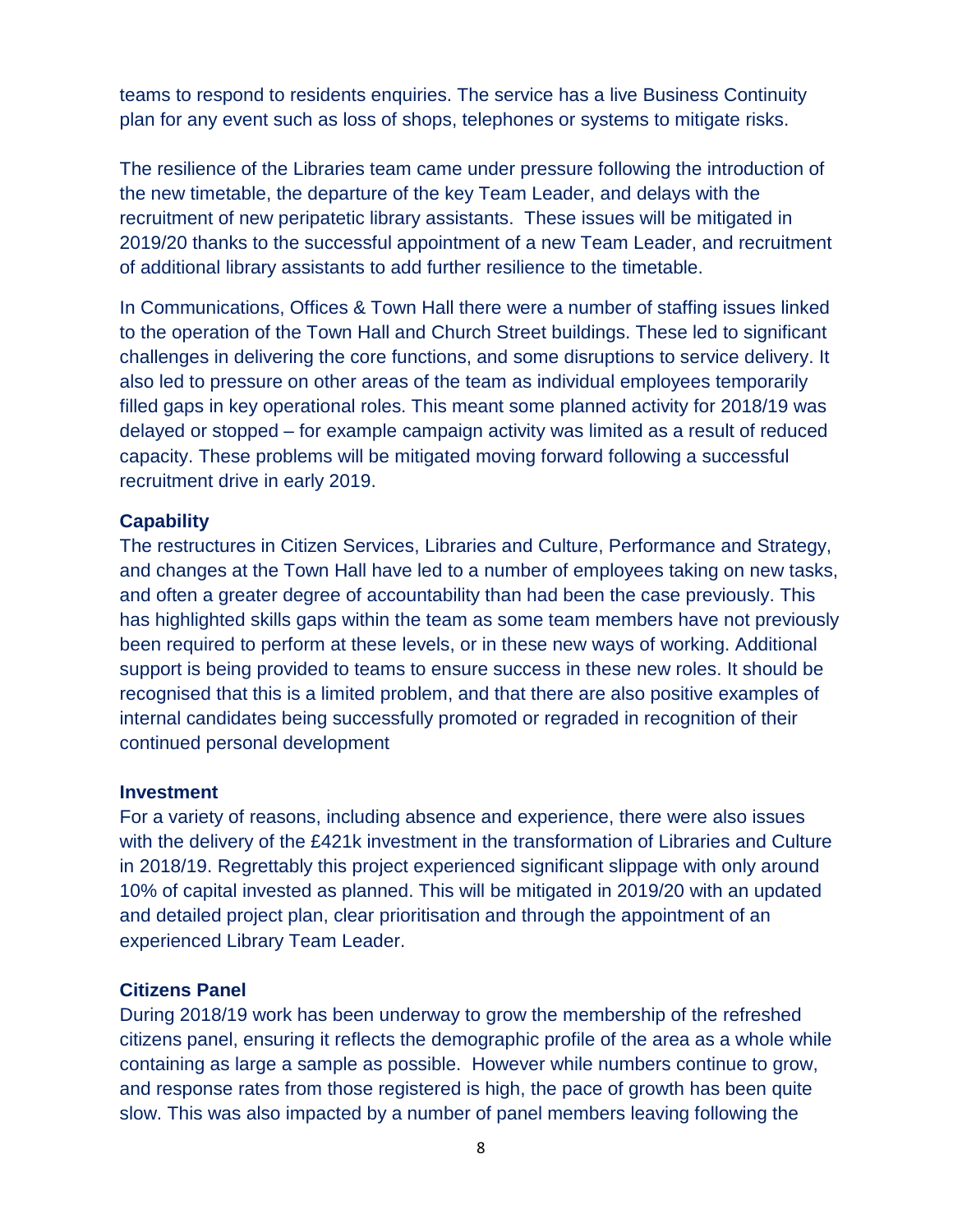GDPR opt-in assurance exercise. Further work will be undertaken in 2019/20 to actively target underrepresented groups and areas.

#### **Benchmarking**

All 32 councils in Scotland measure a common set of performance indicators called the Local Government Benchmarking Framework (LGBF). It comprises service delivery, cost, and customer satisfaction indicators covering all major council service areas, including education, housing, social work, and leisure.

Using the same indicators across all councils allows us to compare our performance so that we can identify best practice, learn from each other, and improve what we do.

CCC assumes organisational responsibility for four of the LGBF performance indicators. The most recent comparative data for all councils was published in January 2019 and relates to the period 2017/18:

The indicators for CCC are set out in Appendix 5. Year on year performance improved for one of the four PIs, whilst the remaining three PIs performed worse than the previous reporting period. In terms of performance against other local authorities, one of the PIs showed improvement in ranked position, two remained better than average for Scotland, and one – cost per library visit – is worse than the Scottish average. The latter should see significant improvements in the next benchmarking release as this will take into account the major restructure introduced in 2018/19.

#### **Service User Feedback**

#### **Complaints**

It is important when developing the delivery plans that we capture learning from the range of mechanisms that provide feedback on our services. Central to this approach is ensuring we capture learning and make improvements to service delivery based on information from complaints.

Between 1 April and 31 December, the Communications, Culture and Communities service area received a total of thirty five complaints, all of which were Stage 1 complaints. During the same period, thirty four complaints were closed at Stage 1. Thirty one of the complaints closed at Stage 1 met the 5 working day target for resolving complaints (88%). Of the complaints closed at Stage 1, twenty one were upheld.

The complaints received were categorised as follows:

• Citizen expectation not met (quality of service) - 20 complaints, thirteen upheld;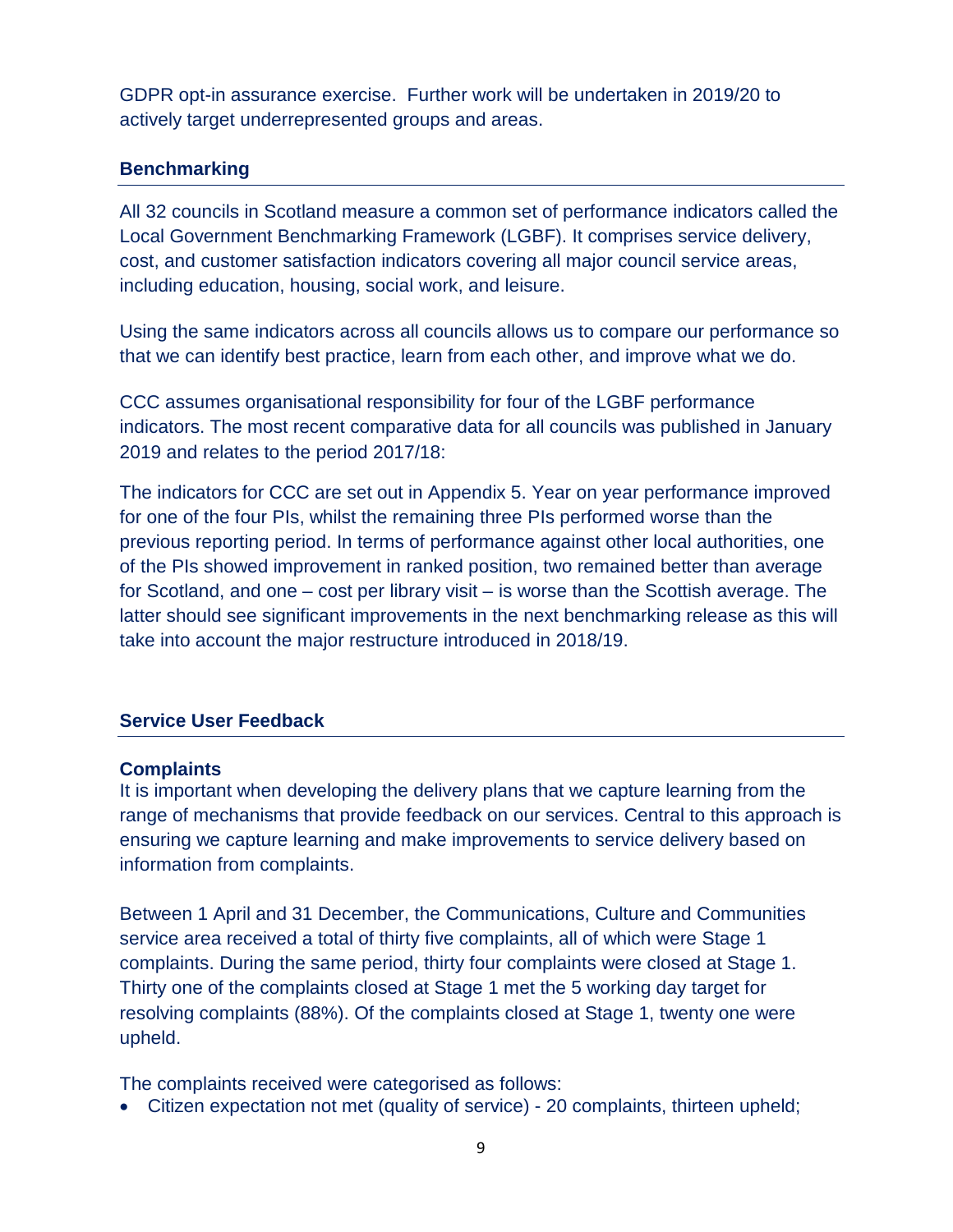- Citizen expectation not met (timescales) 2 complaints, both were upheld;
- Council policy (charges) 1 complaint, 1 upheld;
- Council policy (level of service provision) 2 complaints;
- Employee behaviour 8 complaints, 3 upheld; and
- **•** Error in service delivery  $-2$  complaints, both upheld.

We will continue to review complaints on a regular basis to identify and address any issues that emerge.

As a Strategic Service area, we targeted an increase in complaints through awareness raising on the complaints process to our teams. This included the benefits of accurate recording to provide an opportunity to learn and improve the service from complaints. As our service delivers a significant volume of the Councils frontline services, we would expect to hear more expressions of dissatisfaction on service delivery than currently recorded. We will continue to seek more complaints in the future to continue to improve service processes and policies.

#### **Residents' Telephone Survey**

A telephone survey of 1200 residents is carried out every year to gauge satisfaction levels with a range of Council services. Within Communication, Culture and Communities, we evaluate: libraries; customer service; information available on services and the Council website.

The 2018 Survey highlights a general decrease in satisfaction for key areas of Communications, Culture and Communities from the previous year. Analysis shows that overall the reduction in satisfaction in 2018 was largely within the first half of the year. Significant progress has been made since July 2018 to increase the satisfaction levels in line with previous years. This will continue to be monitored over the coming year.

- Satisfaction with libraries increased from 91% in 2017 to 96% in 2018, showing a 5% difference from the previous year.
- Satisfaction with the quality of customer service decreased from 98% in 2017 to 83% in 2018 showing a 15% difference from the previous year.
- Satisfaction with information available on services decreased from 92% in 2017 to 84% in 2018, showing a difference of 8% from the previous year.
- Satisfaction with the Council website decreased from 99% in 2017 to 89% in 2018, showing a 10% difference from the previous year.
- Satisfaction with the Contact Centre has decreased from 96% in 2017 to 84% in 2018, showing a 12% difference from the previous year.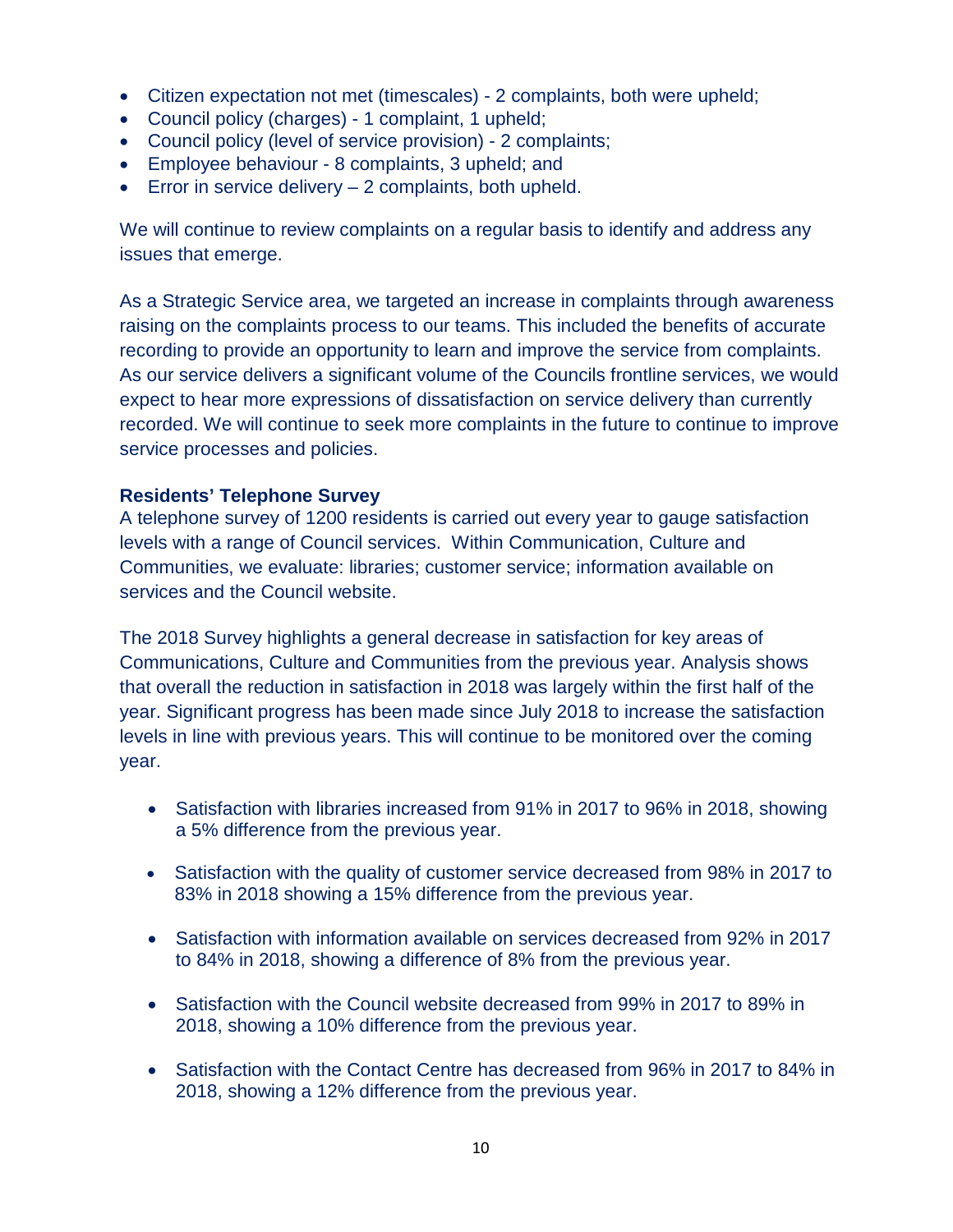#### **CCC Employee Survey**

Ultimately we want our CCC employees to have a clear understanding of their role and enjoy the job that they do, to be proud of what we deliver, feel appreciated and feel that line managers are approachable, visible and trusted. At the time of the 2017 Councilwide employee survey 96% of CCC employees took the opportunity to provide feedback on how they felt. As a management team we took a number of steps to improve matters, including a commitment to go back to our CCC employees after 12 months to measure what difference these actions are making.

The follow-up survey of CCC employees, carried out in November 2018 showed positive progress in most areas. The latest results show a 16% increase in employees stating they have confidence and trust in senior managers to effectively manage and lead the service and a 13% increase in employees reporting they feel involved in decisions related to their teams. There were small reductions (6%) in both employees reported understanding of their roles and responsibilities, and those reporting that they have regular one to one meetings with their line manager. Further work will be undertaken on these actions in 2019/20 ahead of the Council-wide employee survey.

#### **Service satisfaction results**

#### **Citizen and Digital Services**

The Citizen and Digital Services team carried out a satisfaction survey in 2018/19 across all strategic areas of the Council as well as the HSCP and partner agencies to help measure and improve the support and delivery of the service. The results were positive and showed:

- 75% Overall satisfaction with the subject knowledge of the team member;
- 81% Overall satisfaction with how helpful the team member was;
- 69% Overall satisfaction with the team members understanding of the support requirement;
- 75% Overall satisfaction with the time taken to respond to requests; and
- 75% Stated they would recommend the Citizen & Digital services team to others.

#### **Communications, Offices & Town Hall**

The Corporate Communications team carried out a satisfaction survey across all strategic areas of the Council to help measure and improve the support and delivery of the service. The results were positive and the most recent survey carried out in 2017/18 showed:

- 98.8% Overall satisfaction with Service provided by Corporate Communications;
- 100% Satisfaction with the support from press office;
- 100% Satisfaction with Press office support on statements;
- 100% Satisfaction with design service; and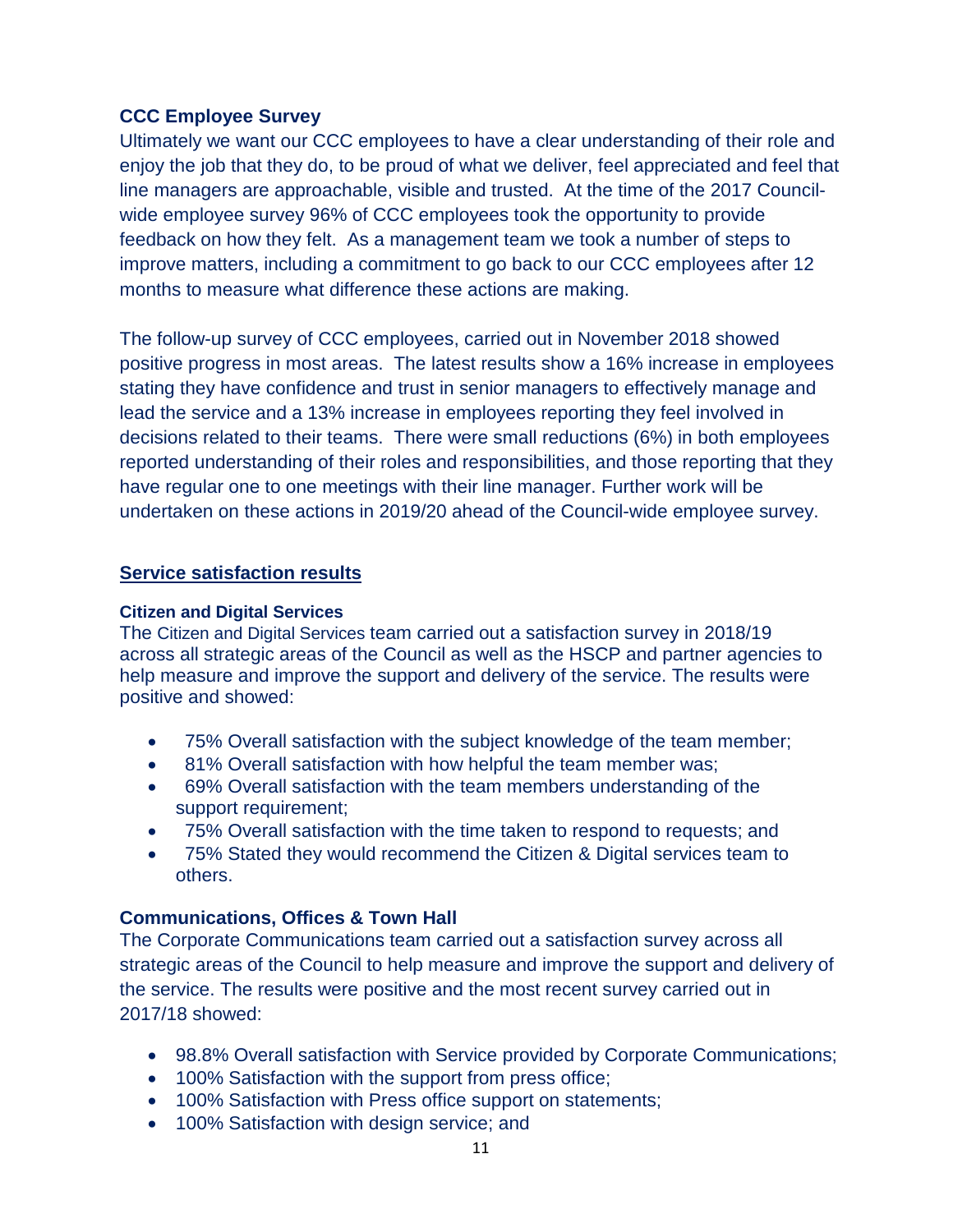• 97% Satisfaction with the employee bulletin.

The Clydebank Town Hall conduct post event evaluations to gather feedback to help improve service delivery. Of the Event organisers who responded between April – December 2018:

- 100 % were satisfied with the service provided; and
- 100 % would recommend Clydebank Town Hall as a venue.

#### **Libraries and Cultural Services**

#### **Libraries**

Satisfaction with library services is carried out on every year through the WDC telephone survey of 1200 residents. The 2018 survey found overall satisfaction with libraries increased from 91% in 2017 to 96% in 2018, showing a 5% difference from the previous year.

In addition to the Council's own survey, the Scottish Government undertakes a Scottish Household Survey. This measures, amongst other things, satisfaction with library services across Scotland. The latest results show West Dunbartonshire libraries ranked fourth highest in Scotland for satisfaction with a satisfaction rate of 85.7% significantly above the Scottish average of 73%. This also represents continued growth in satisfaction since 2012.

#### **Cultural services**

Visitor Feedback Questionnaires are available for all exhibitions and activities at Clydebank Museum and Art Gallery. During 2018/19 feedback was gathered for the *A Stitch in Time*, Tom McKendrick's *Soldiers* and *Antarctic Witness* exhibitions, as well as heritage tours of the wider Clydebank Town Hall complex.

Over 80% of the feedback received considered the exhibition and/or heritage offer at Clydebank Museum and Art Gallery to be 'excellent'. Additional feedback identified, in particular, the knowledge and helpfulness of staff as being a key factor in enhancing their visitor experience.

Areas where visitors to the museum felt that improvements could be made included the accessibility of information on the website and the number of objects on display. During 2019/20 officers will undertake a review of the Arts and Heritage web pages on the Council website, with a view to improving the end user experience. Furthermore, a new process for submitting collections-based enquiries will be introduced, with a view to improving response times and streamlining the process. Feedback that relates specifically to the display and accessibility of collection objects will be used by officers to inform project development and future exhibition planning.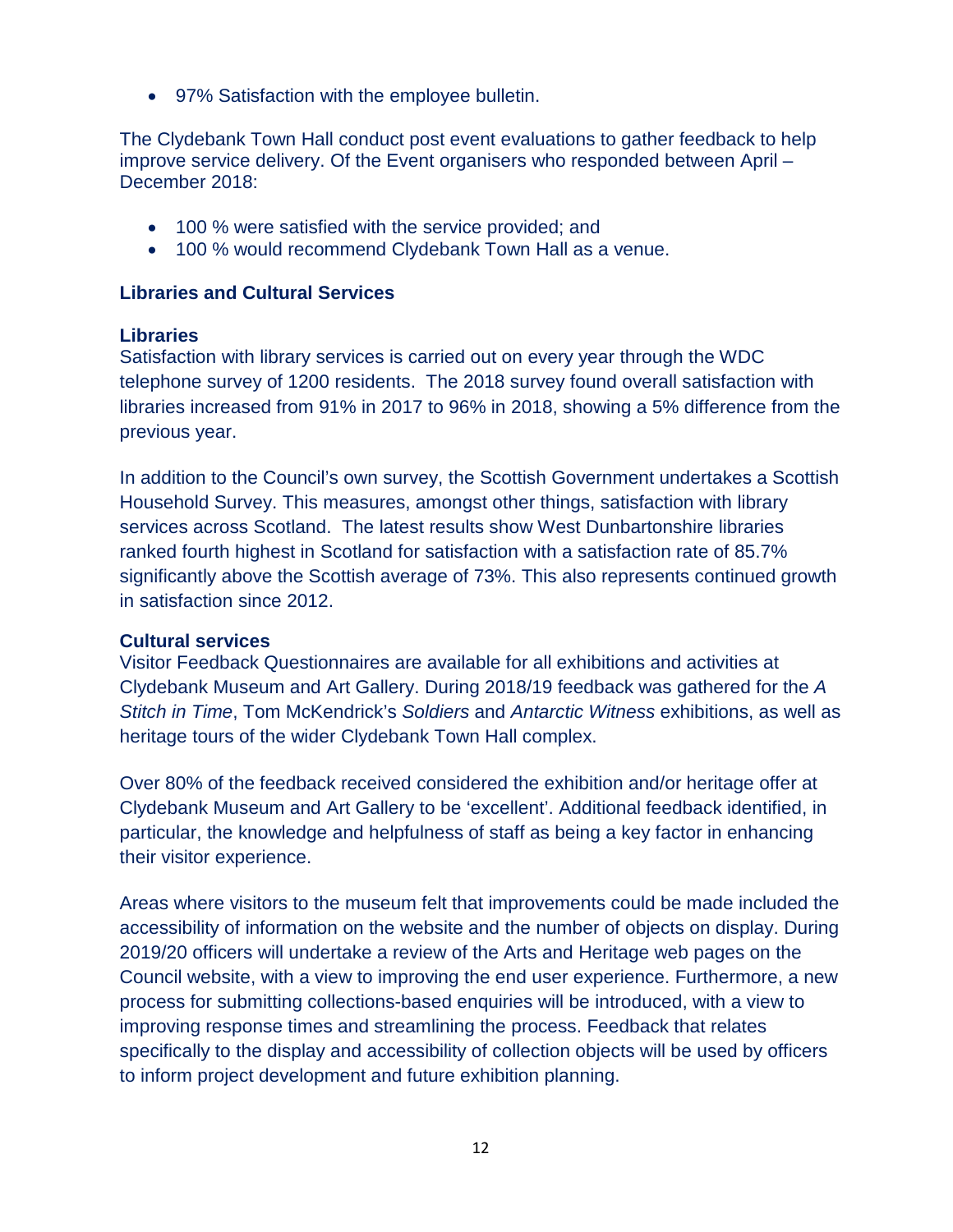#### **Performance & Strategy Team**

The Performance & Strategy team carried out a satisfaction survey in 2018 across all strategic areas of the Council as well as the HSCP and partner agencies to help measure and improve the support and delivery of the service. The results were positive and showed:

- 96% of respondents were satisfied with the service overall;
- 97% of respondents were satisfied with subject knowledge of team members;
- 93% of respondents were satisfied with the teams understanding of support requirements;
- 100% of respondents were satisfied with the time taken to respond to requests;
- 93% of respondents found the team to be helpful; and
- 97% of respondents who had used the P&S online tools found them to be useful.

#### **Continuous Improvement**

#### **Self-evaluation**

In 2016 the Council agreed a three-year self-evaluation programme using the West Dunbartonshire Self-Evaluation Framework. This framework utilises a checklist approach, implemented through an online survey. Over the three-year programme, all Council services that are not subject to an external evaluation will undertake selfevaluation.

Within the Communications, Culture & Communities service area; eight services were identified as eligible for a self-evaluation. To date:

- The Performance & Strategy Team have completed the entire process of the self-evaluation and the post-evaluation surveys identified that the improvement plan made a difference to service delivery
- The Welfare Fund team is currently undertaking a post-evaluation survey to establish if the improvement plan has made a difference to service delivery
- Two Teams One Stop Shop and Communications have completed the selfevaluation process and have improvement plans in place to be achieved over the next year
- One Team The Contact Centre is currently undertaking the self-evaluation and developing an improvement plan to be monitored over the coming year
- The remaining three services- Libraries; Arts & Heritage; and the Clydebank Town Hall & Council Offices are scheduled to undertake a self-evaluation over the coming months

It is anticipated that all CCC services will have taken part in the self-evaluation programme and implemented an improvement plan for their service by July 2019.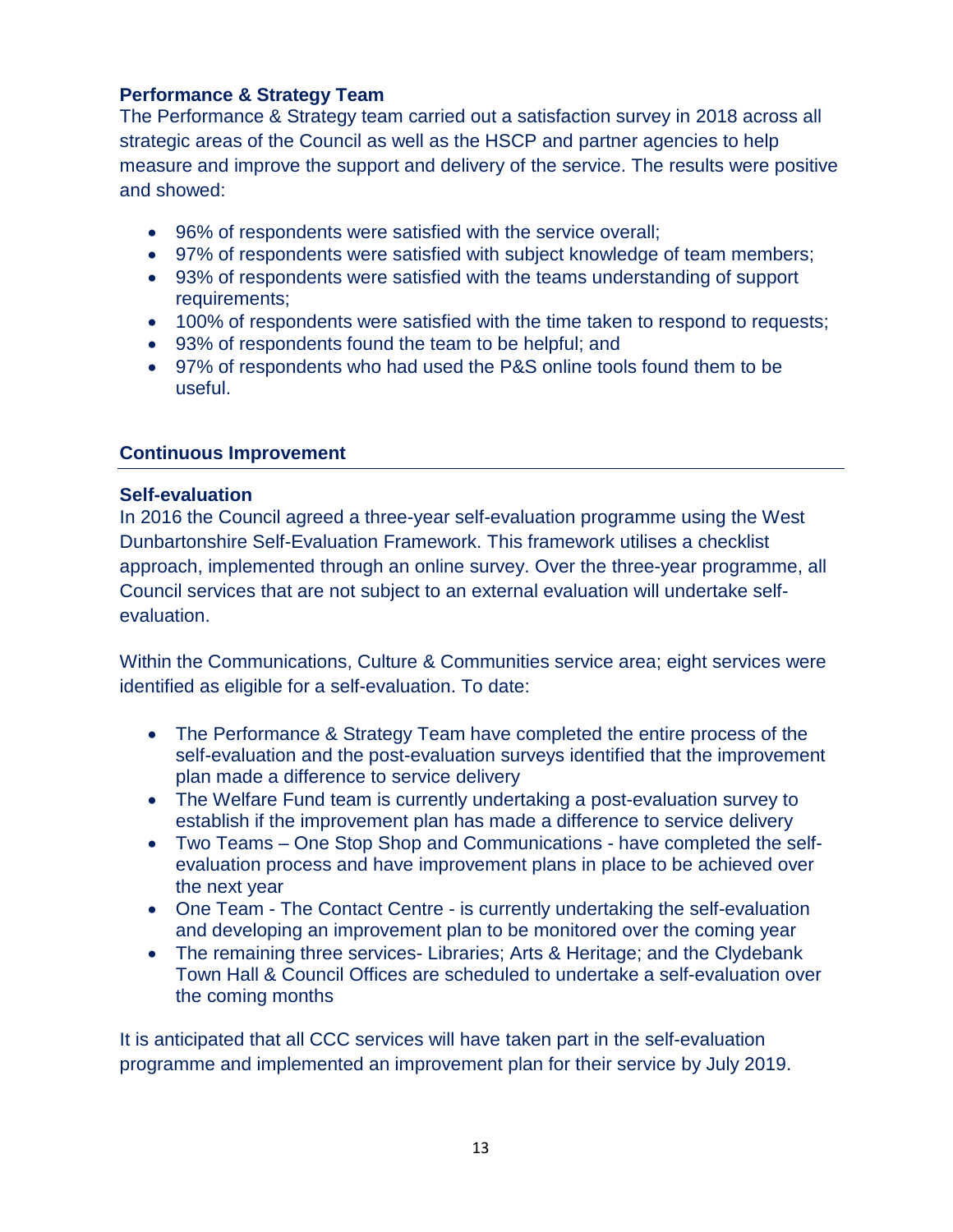#### **Quality Standards**

Quality standards help to define what users of our services can expect to receive, and remind both the organisation and our employees of the challenges and obligations they face in delivering best value services.

Quality standards for CCC are set out in Appendix 3. These will be monitored and managed by the CCC management team on a regular basis and reported annually to Corporate Services Committee.

2018/19 was a pilot year for the use of quality standards within this service area and following the pilot the effectiveness/meaningfulness of each has been reviewed and a revised set has been agreed for 2019/20. The progress of these is set out in Appendix 2.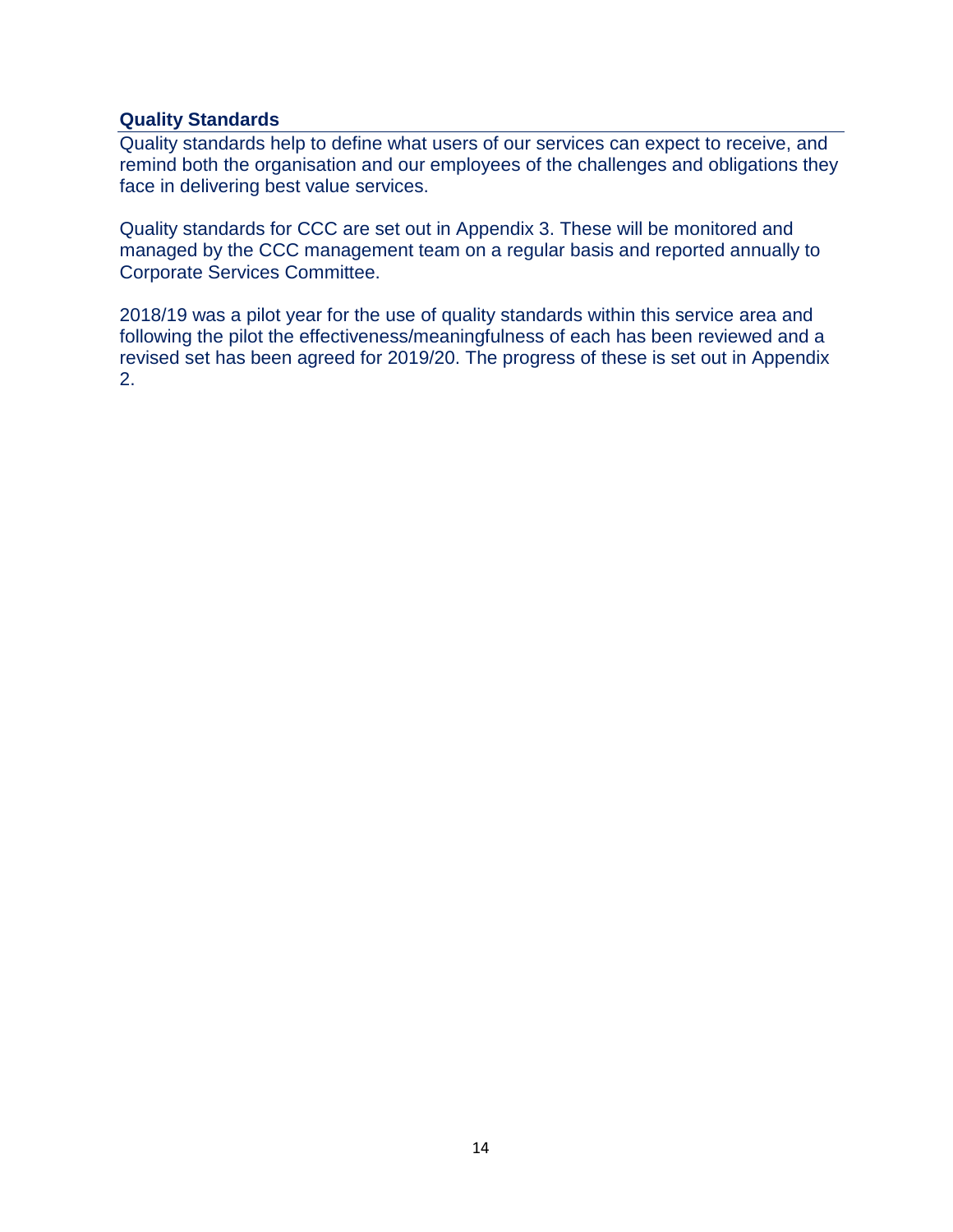### **3. Strategic Assessment**

The Communications, Culture and Communities management team completed a strategic assessment and performance review to determine the major influences on service delivery and strategic priorities going forward into 2019/20. As a result of this assessment the following factors were recognized as having a significant influence on the work of the service in 2019/20:

#### **Key Factors**

#### **Citizen and Digital Services**

#### **Citizen Service**

Work has commenced for our channel shift ambitions to launch a Web Chat functionality on the Council website to further improve the options available to our Citizens to engage with the Council via phone, in writing or online. In 2019/20, Web Chat technology will be live and will improve through the use of artificial intelligence and automated responses. This is a significant piece of work for managers and team members within the service.

Working alongside our colleagues in ICT, we will again improve our Telephone platforms to provide an improved experience of telephoning the Council. Our priority is to ensure Citizens are guided more quickly to a member of staff who is appropriately skilled to resolve their enquiry.

In 2019/20 we will further consider our staff roles and the locations where we meet our Residents for face-to-face interactions following the successful integration of Alexandria One Stop Shop and Alexandria Library. There is further opportunity to maximize the roles of our staff to create improved experiences for our residents and also improved employee engagement by getting this key activity delivered in more convenient locations.

#### **Communications, Events & Town Hall**

Work has continued within Communications to embed digital and social media as the prominent channels for engagement. The reach of the Council's main social media platforms, Facebook and Twitter, has continued to grow and Instagram has also been established as a key complementary platform reaching a new demographic. This will be a continued focus in 19/20, both in keeping pace with the rate of change across all platforms to expand our reach and develop our skills to further enhance our offer across video, imagery and animation.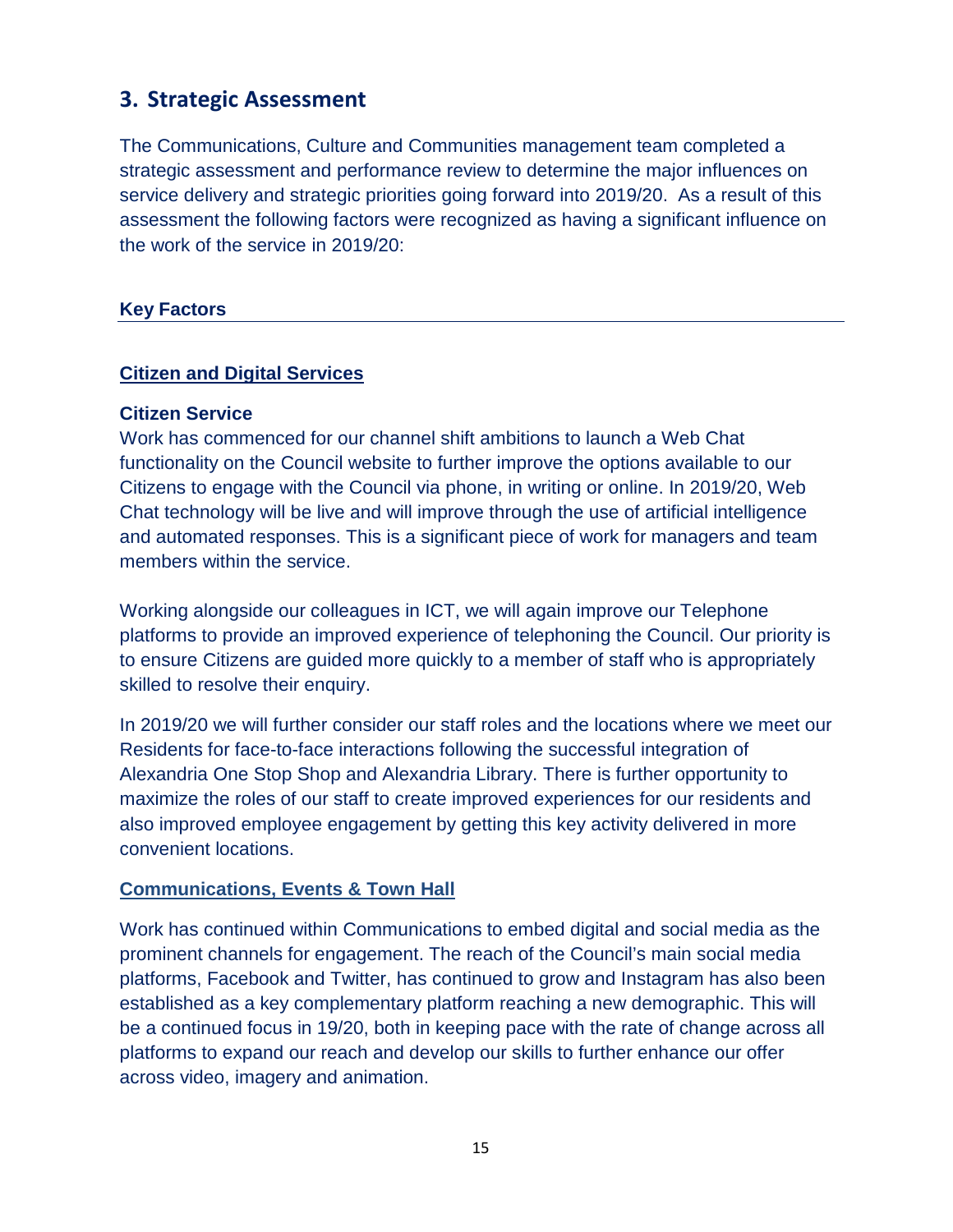The development of Clydebank Town Hall remains a key priority for 19/20. Resourcing issues restricted progress in 18/19 and these are now being addressed with new personnel joining the team in early 19/20. New catering providers have been appointed and will be delivering services throughout 19/20. This development has introduced the opportunity for the Town Hall to provide a bar service in-house generating new income alongside other new services such as venue dressing and marketing the Town Hall as a conference venue. Each of these complement the overall vision to position the Town Hall as the wedding venue of choice in the local area and beyond. This will be supported through close working with the communications team to access support with marketing, digital marketing and design.

The service will also undertake the biennial employee survey to gather the views of staff across the organisation and support future workforce development and service delivery.

#### **Libraries & Cultural services**

#### **Library Services**

The new Library Strategy has provided the tools and roadmap to service improvement but progress at introducing these and embedding them has been slower than hoped. A major priority for 2019/20 is to see the successful roll-out of the £421k investment in library branches; the delivery of the frontline training programme; full engagement with national frameworks such as HGIOPLS (How Good is Our Public Library Service); full development of online and digital opportunities; enhanced awareness of the mobile library service in the community; completion of the library branding project; and completion of phase two of the Clydebank Library redevelopment.

#### **Cultural Programme**

The Cultural Programme is delivered by the Arts and Heritage service through museum, gallery and heritage spaces in both Clydebank and Dumbarton. Over the coming year the focus of the team will be on the development and delivery of an ambitious Cultural Programme, including the creation of the new gallery and exhibition space in Clydebank Town Hall.

Plans for future exhibitions will continue to be shaped by the opportunities that this new flagship exhibition space will present, augmented by capital investment to improve our exhibition offering at The Backdoor Gallery venue in Dalmuir, the creation of a permanent museum space in Alexandria Library and the creation of a dedicated museum space in Clydebank Library.

To support delivery of this activity, work will be undertaken to ensure that the structure and operating model for arts, heritage and culture reflects the needs of the service and our ambitions for the future.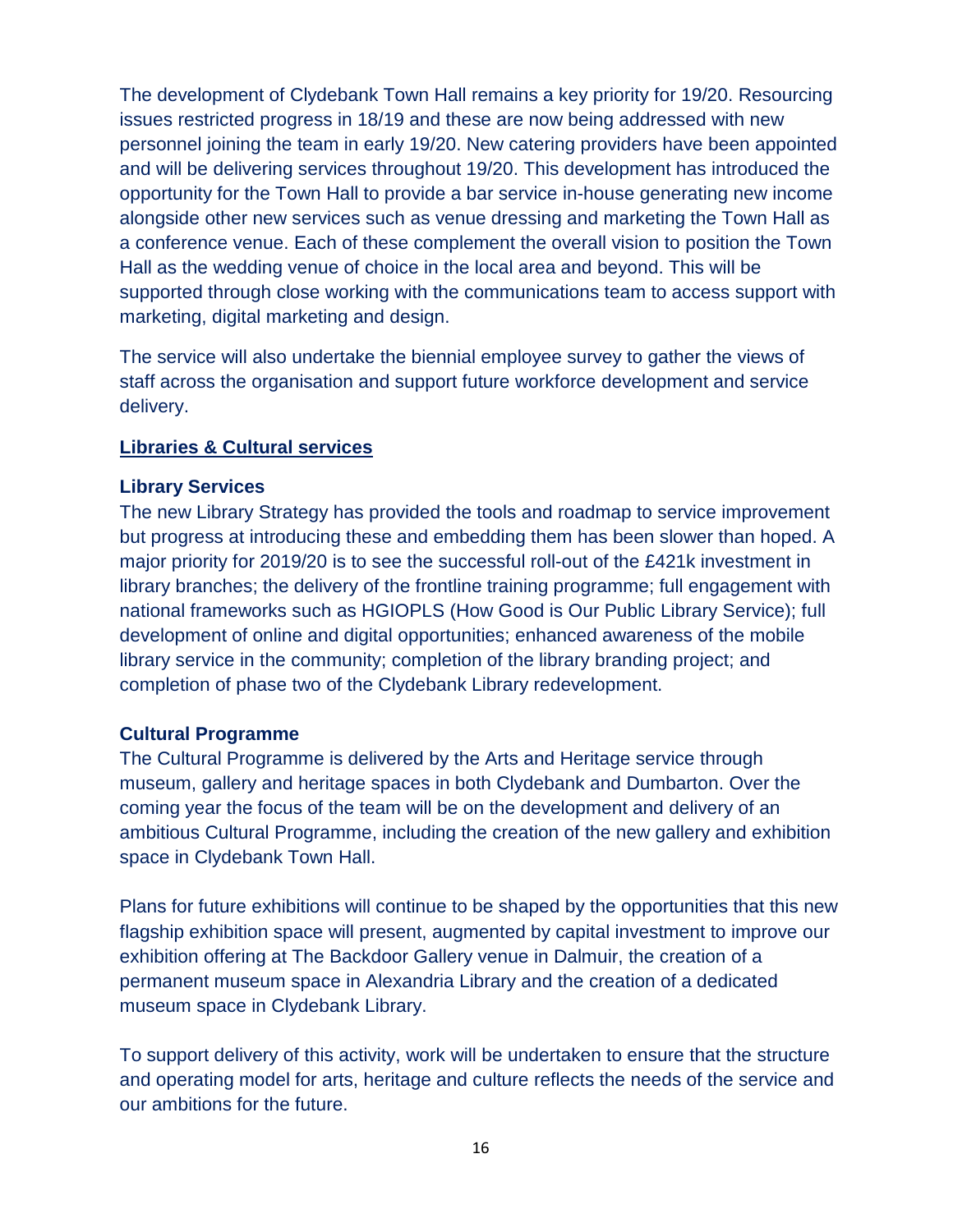#### **Titan Crane**

The operational management of the Titan Crane is delivered by the CCC service on behalf of Clydebank Property Company. The Crane operates as a tourist and visitor attraction in Clydebank, linked to the wider arts and heritage offer in the area, including Clydebank Museum and Art Gallery within Clydebank Town Hall. The Crane has been closed to visitors during the 2018/19 year to allow regeneration infrastructure works to be carried out on the surrounding Queens Quay development site, and will remain closed for a proportion of 2019/20.

During 2019/20 work will continue on the development and delivery of an ambitious work programme for the Crane, with the key aim of ensuring it operates as a successful tourism and heritage destination for the area. This activity will focus on identifying and securing external funding for development of a comprehensive visitor package, as well as securing ongoing income through sponsorship and partnership activity with external providers.

#### **Performance & Strategy**

#### **Local governance review**

Work began on the national governance review during 2018, and activity on this is likely to increase over the coming year. The review, and subsequent activity, will focus on how the Council works with citizens to design, develop and deliver services in different ways. It places more focus on engagement and ensuring that decisions made about priorities and investment are informed by the views of our citizens. During 2019/20 the team will continue to engage in the review process and will work to develop processes for increased engagement and collaboration with residents.

#### **2021 Census**

Work has started on planning for the next national census, Census2021. The performance and strategy team will be supporting this national activity at a local level and ensuring best use is made of this 10 yearly data gathering exercise.

#### **Data Analysis**

With creation of the data analysis / business intelligence function it is important that work takes place in 2019/20 to extend use of the service and create a more comprehensive organizational approach to the capture, storage and use of data. This includes data on the services delivered by Council, performance and financial data as well as feedback data from our citizens. Enhancing the overall data capabilities and warehousing function available will enhance the ability of Council and services to make robust, intelligence led decisions.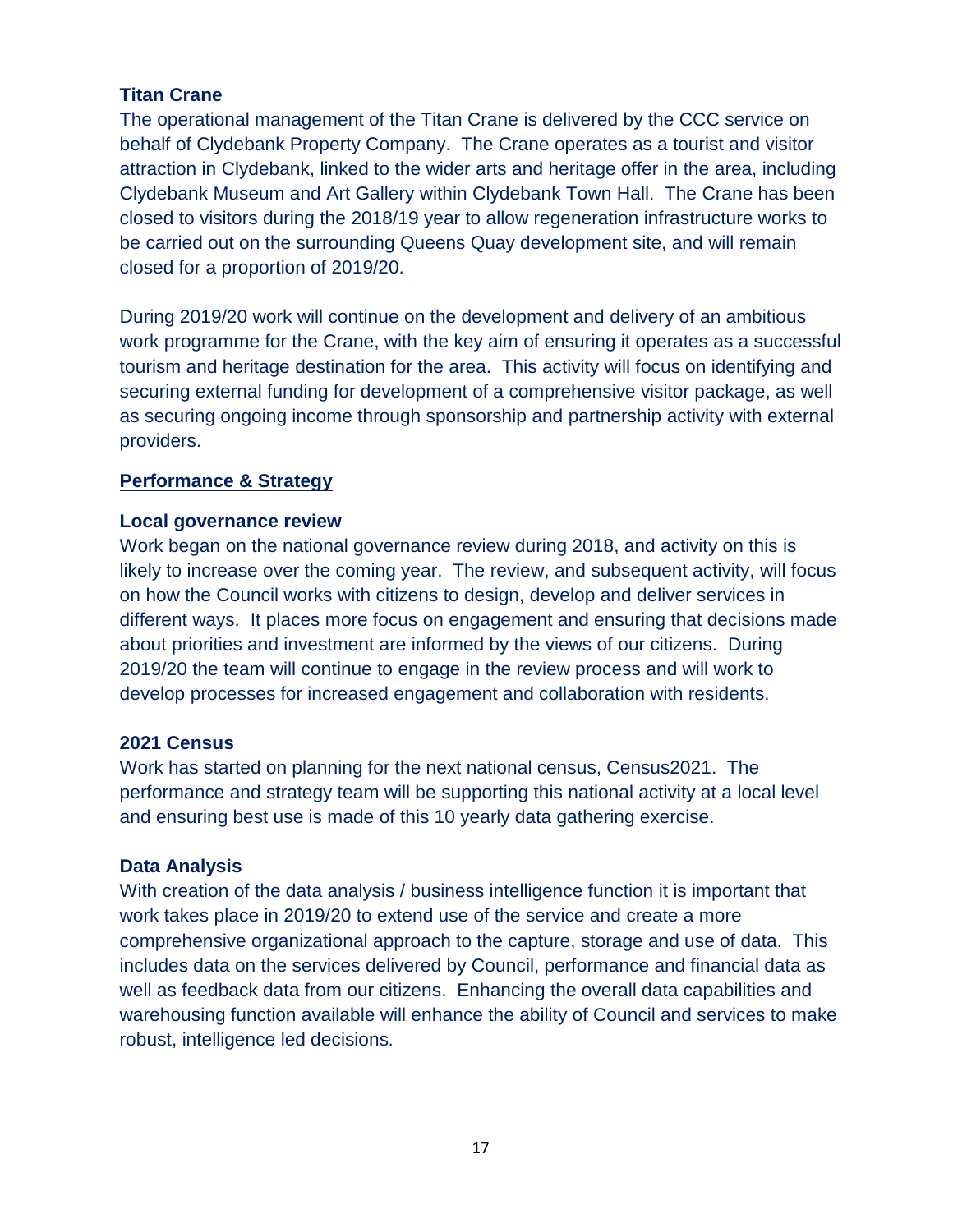#### **Action Plan**

The challenges and issues identified in the performance review and strategic assessment sections have informed CCC priorities and outcomes for 2019/20. The management team has developed an action plan to address them (Appendix 2), supported by a range of performance indicators to enable progress to be monitored and reported to stakeholders. Progress will be monitored and managed on a regular basis and reported twice yearly to Committee, at mid-year and year end.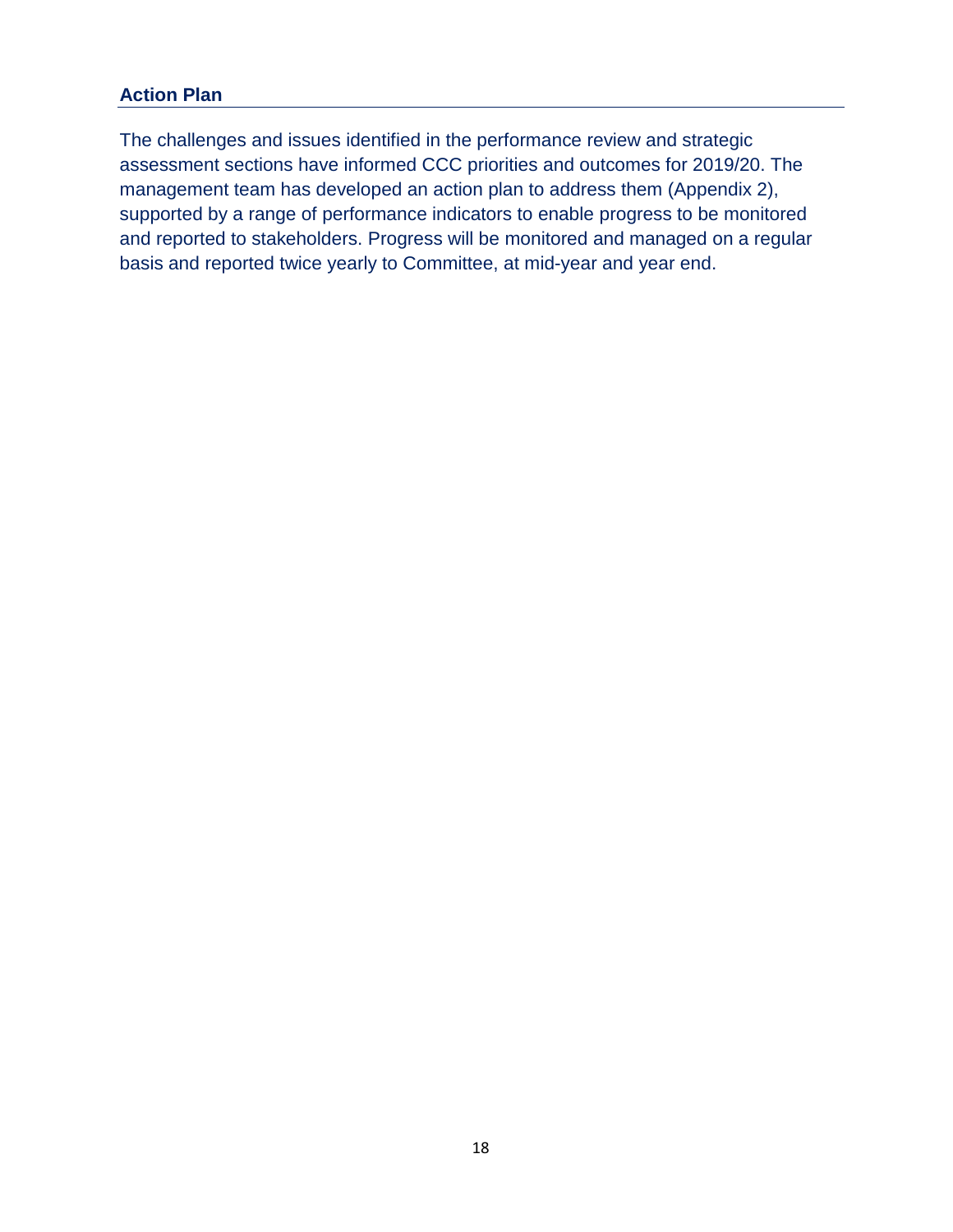## **4. Risks**

In planning for 2019/20, the CCC management team considered the Council's strategic risks and identified additional risks specific to the service (below). Actions to mitigate these risks are set out in our delivery plan at Appendix 2, with the aim of improving or maintaining the current position (i.e. the current risk score). The current risk scores reflect current actions taken to reduce the risks.

#### **Strategic Risks**

| Risk                                                                                                                                      | <b>Current Risk</b><br><b>Matrix</b> | Latest Note                                                                                                                                                                                                                           | <b>Target Risk</b><br>Matrix | Managed By                               |
|-------------------------------------------------------------------------------------------------------------------------------------------|--------------------------------------|---------------------------------------------------------------------------------------------------------------------------------------------------------------------------------------------------------------------------------------|------------------------------|------------------------------------------|
| Failure to embrace<br>opportunities which can<br>be derived from<br>constructive partnership<br>working and joined-up<br>service delivery | ikelihood<br>Impact                  | CPWD strengthened through publication<br>of LOIP and strong DIGs                                                                                                                                                                      | ikelihood<br>Impact          | Amanda<br>Coulthard                      |
| Failure to ensure<br>positive dialoque with<br>local citizens and<br>l communities                                                        | ikelihood<br>Impact                  | New approach to engagement at a<br>strategic and local level means this risk<br>is unlikely to occur.<br>Engaging Communities Framework, Your<br>Community and Citizens Panel create<br>context for positive dialogue as<br>standard. | <b>ikelihood</b><br>Impact   | Amanda<br>Coulthard:<br>Amanda<br>Graham |

#### **Service Risks**

| Risk                                                           | <b>Current Risk</b><br><b>Matrix</b> | <b>Latest Note</b>                                                                                                                                                                                                                                                                                                                                                                                                                                                                                                                                                                           | <b>Target Risk</b><br><b>Matrix</b> | Managed By      |
|----------------------------------------------------------------|--------------------------------------|----------------------------------------------------------------------------------------------------------------------------------------------------------------------------------------------------------------------------------------------------------------------------------------------------------------------------------------------------------------------------------------------------------------------------------------------------------------------------------------------------------------------------------------------------------------------------------------------|-------------------------------------|-----------------|
| Failure to provide a<br>library service to<br><b>residents</b> | <b>kellhood</b><br>Impact            | The implementation of new opening<br>hours is completed and branch libraries<br>continue to deliver services to residents.<br>The community and school mobile<br>library vehicles have been amalgamated<br>using one vehicle. Community stops<br>have been targeted at SMID areas<br>resulting in an increase in mobile library<br>stops. We continue to roll out improved<br>internal and exterior rebranding of<br>branch libraries. A capital investment<br>programme is being progressed to<br>enhance branch libraries making them<br>more attractive places for residents to<br>visit. | elihood<br>옥<br>Impact              | Stephen<br>Daly |
| Failure to effectively<br>manage and learn from<br>complaints  | <b>kellhood</b><br>Impact            | Robust complaints handling process in<br>place along with quarterly reporting<br>through all management teams to<br>ensure complaints are effectively<br>managed and learning is captured.                                                                                                                                                                                                                                                                                                                                                                                                   | <b>ikelihood</b><br>Impact          | Stephen<br>Daly |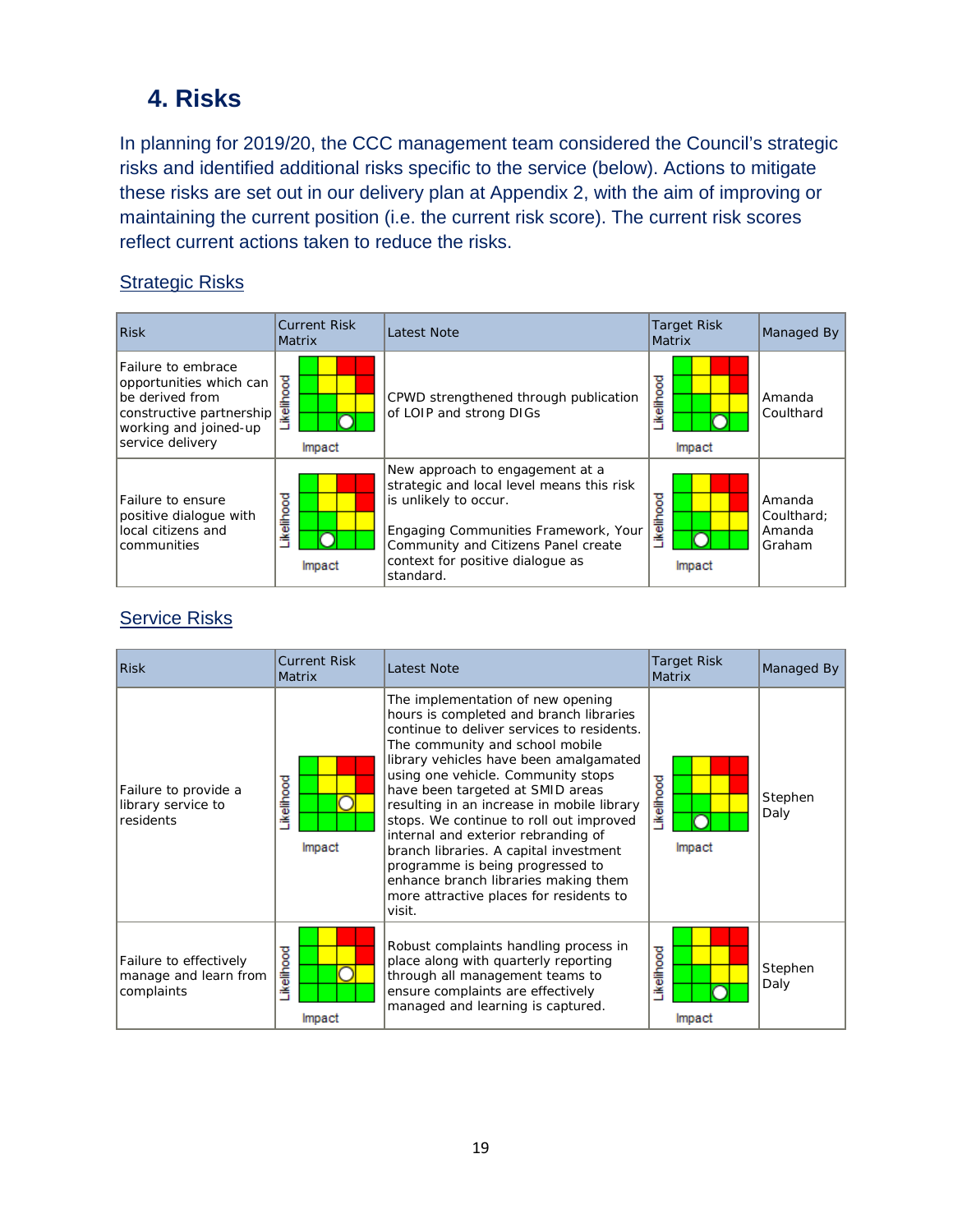#### **Appendix 1- Structure Chart**

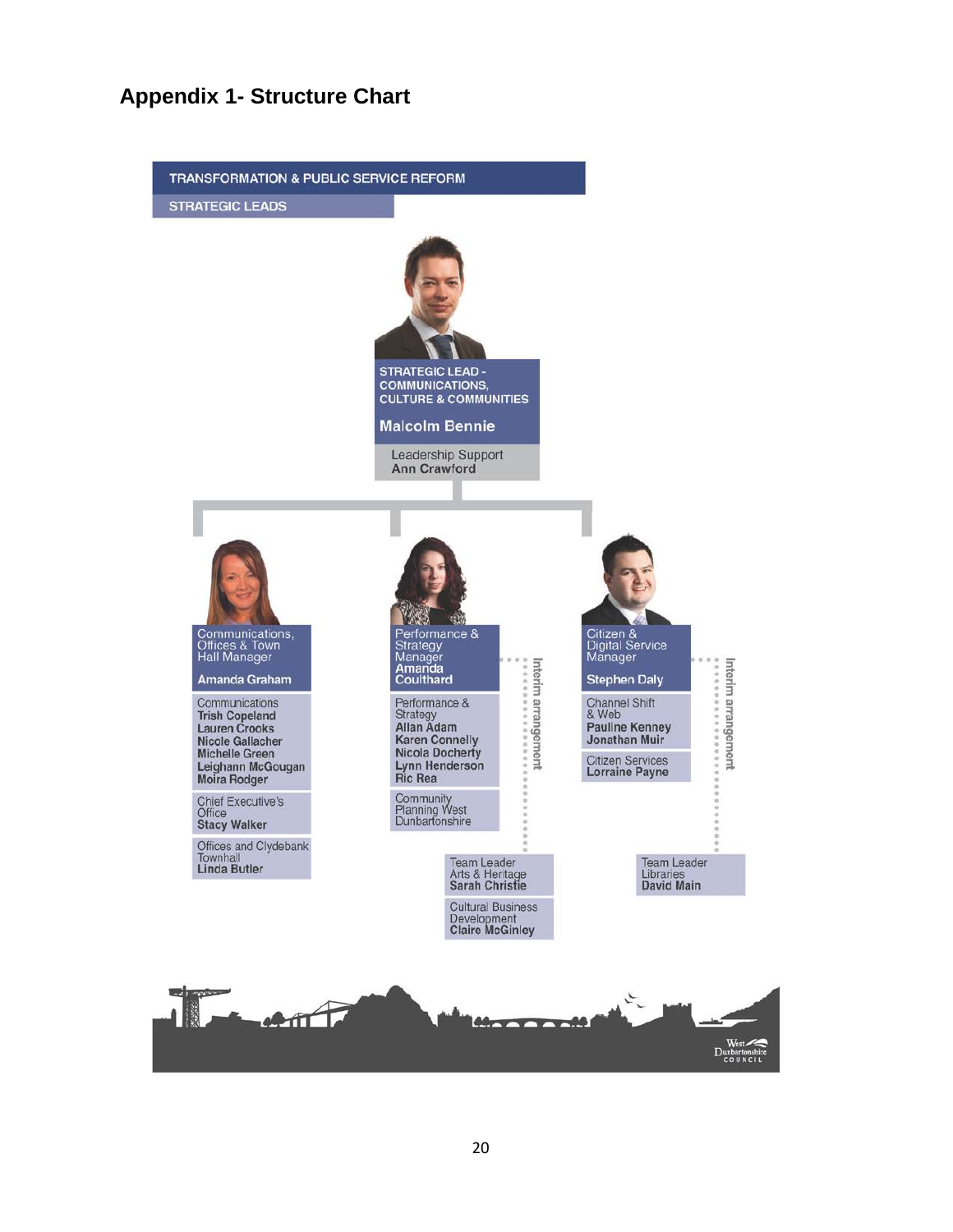## **Appendix 2 – Delivery Plan**

#### **Priority**

A strong local economy and improved job opportunities

#### **Objective**

Increased skills for life & learning

| <b>Action</b>                                                                                                                                                     | Due Date    | <b>Managed By</b> |
|-------------------------------------------------------------------------------------------------------------------------------------------------------------------|-------------|-------------------|
| Deliver and enhance the library offer of digital skills training and support.                                                                                     | 31-Mar-2020 | Stephen Daly      |
| Consider a trial of Amazon, Electra & Kindle devices for housebound/mobile library users, and develop a new<br>strategy for computer use in our library branches. | 31-Mar-2020 | Stephen Daly      |

#### **Priority**

Supported individuals, families and carers living independently and with dignity

#### **Objective**

Improved Well Being

| <b>Performance Indicator</b>                                                                                             | 2017/18 | 2018/19      |               | 2019/20       | Managed By   |  |
|--------------------------------------------------------------------------------------------------------------------------|---------|--------------|---------------|---------------|--------------|--|
|                                                                                                                          |         | <b>Value</b> | <b>Target</b> | <b>Target</b> |              |  |
| $\frac{1}{6}$ of older (65+) residents who have access to the internet in some form (home,<br>phone, libraries, OSS etc) | 100%    | 46%          | 55%           | 60%           | Stephen Daly |  |
| % of residents under 65 who have internet access in some form (Home, phone,<br>libraries, OSS etc)                       | '99%    | 95%          | 95%           | 95%           | Stephen Daly |  |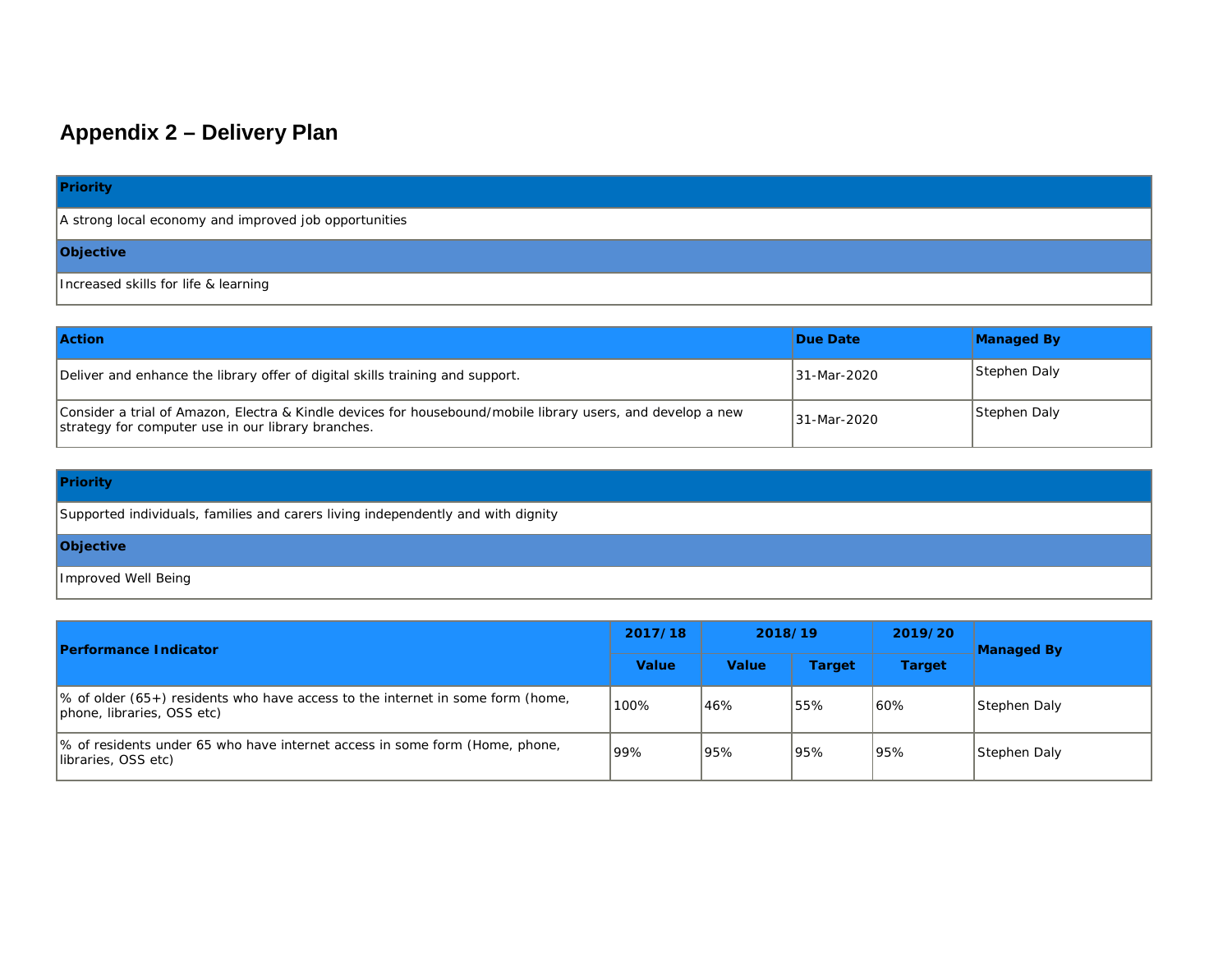#### **Priority**

Meaningful engagement with active, empowered and informed citizens who feel safe and engaged

#### **Objective**

Fully consulted and involved citizens who are able to make full use of the Community Empowerment Act

| <b>Action</b>                                                                                                                                                 | Due Date    | <b>Managed By</b> |
|---------------------------------------------------------------------------------------------------------------------------------------------------------------|-------------|-------------------|
| Ensure the organisation is able to respond to and fully implement recommendations from the ongoing Local<br>Governance Review                                 | 31-Mar-2020 | LAmanda Coulthard |
| Support Community Planning West Dunbartonshire to further develop locality planning and involvement in line with 31-Mar-2020<br>the Community Empowerment Act |             | IAmanda Coulthard |

| Departmental Risk | Current Risk Matrix            | <b>Description</b>                                                | Target Risk Matrix                    | Managed By         |
|-------------------|--------------------------------|-------------------------------------------------------------------|---------------------------------------|--------------------|
| Partnerships      | good<br>龍雀<br>⌒<br>-<br>Impact | The Council fails to engage adequately with<br>partnership bodies | ℧<br>$\circ$<br>я<br>竈<br>≚<br>Impact | l Amanda Coulthard |

# **Objective**

Strong and active communities

| <b>Action</b>                                                                                                   | Due Date     | <b>Managed By</b> |
|-----------------------------------------------------------------------------------------------------------------|--------------|-------------------|
| Continue transformation of the Clydebank Town Hall service to deliver increased usage and income.               | 31-Mar-2020  | IAmanda Graham    |
| Deliver litter and recycling campaigns which deliver efficiencies through changing the behaviour of residents.  | 31-Mar-2020  | lAmanda Graham    |
| Successfully lead the delivery of phase two of the redevelopment of Clydebank Library (internal fit out)        | 31-Mar-2020  | Stephen Daly      |
| Update cultural programme to reflect capital investment in the museum service, and identify and pursue external | 131-Mar-2020 | IAmanda Coulthard |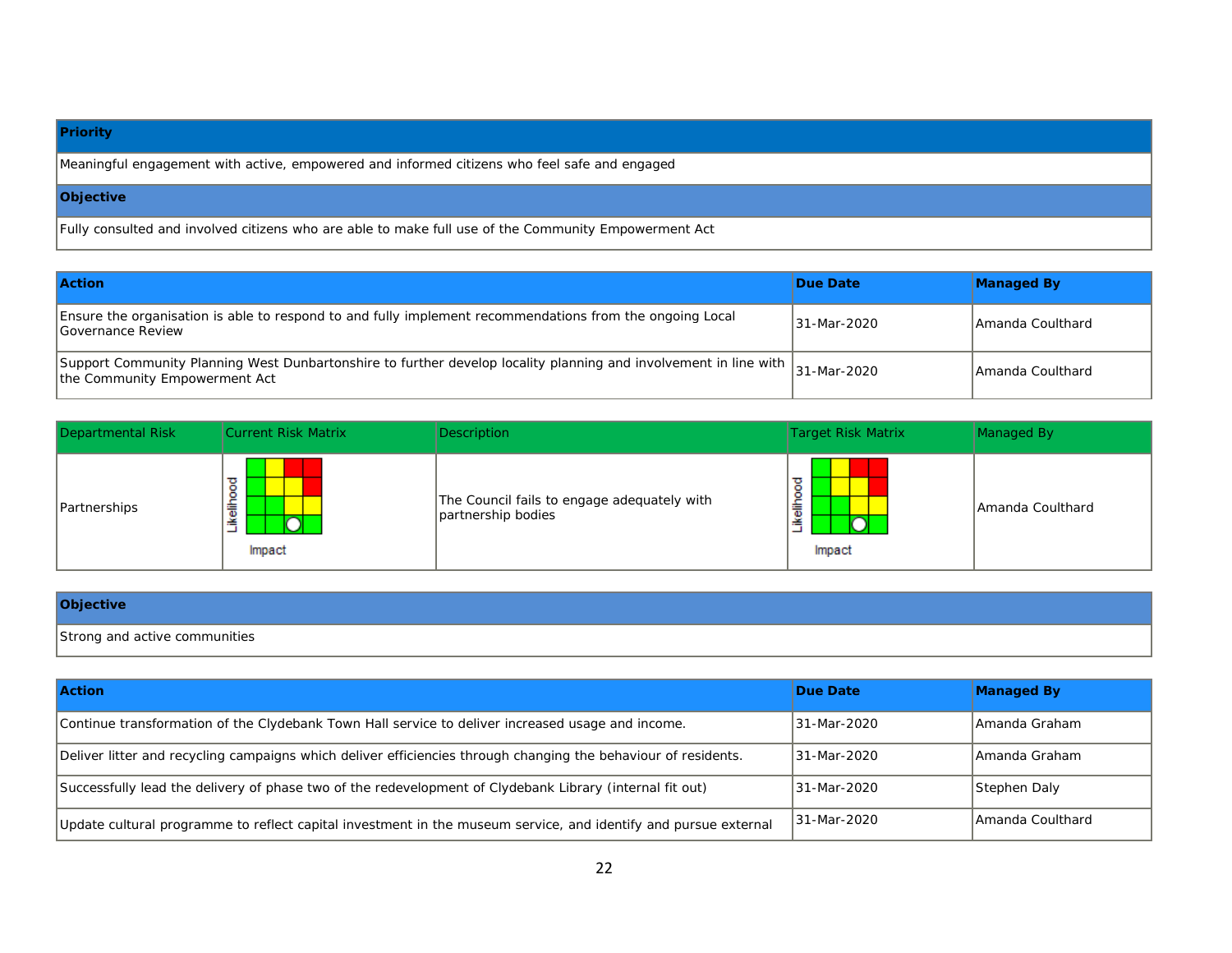| <b>Action</b>                                                                                                                | Due Date     | <b>Managed By</b> |
|------------------------------------------------------------------------------------------------------------------------------|--------------|-------------------|
| funding opportunities as appropriate                                                                                         |              |                   |
| Develop proposals for a new museum in the basement of Clydebank Library, and improved use of the Back Door<br><b>Gallery</b> | 131-Mar-2020 | IAmanda Coulthard |
| Successfully deliver the major improvements at Alexandria Library                                                            | 131-Mar-2020 | lAmanda Coulthard |

| Departmental Risk                                               | Current Risk Matrix                  | Description                                                                                                                                                                                                                                                                                                                                                     | Target Risk Matrix    | Managed By   |
|-----------------------------------------------------------------|--------------------------------------|-----------------------------------------------------------------------------------------------------------------------------------------------------------------------------------------------------------------------------------------------------------------------------------------------------------------------------------------------------------------|-----------------------|--------------|
| Failure to provide a<br>library service to<br><i>c</i> esidents | उ<br>۰<br>₫<br>O<br>竈<br>≚<br>Impact | The Council has a statutory duty to provide a<br>"comprehensive and efficient" library service to the<br>residents of West Dunbartonshire. Failure to deliver<br>this would have reputational damage to the Council.<br>place the Council at risk of legal challenge and<br>undermine local people's access to learning,<br>knowledge and key Council supports. | ℧<br>竈<br>᠆<br>Impact | Stephen Daly |

| <b>Performance Indicator</b>                                                                          |         | 2018/19      |               | 2019/20       | <b>Managed By</b> |  |
|-------------------------------------------------------------------------------------------------------|---------|--------------|---------------|---------------|-------------------|--|
|                                                                                                       |         | <b>Value</b> | <b>Target</b> | <b>Target</b> |                   |  |
| Number of visits to/usages of council funded or part funded museums in person per<br>1,000 population | 189     | 210          | <b>TBC</b>    | 1203          | LAmanda Coulthard |  |
| Number of Library visits per 1,000 population                                                         | 6,530.5 | 6004.6       | 6,659         | 6,659         | Stephen Daly      |  |
| 1% of residents who feel the Council communicates well with them                                      | 69%     | 59%          | 74%           | 75%           | LAmanda Coulthard |  |
| Residents satisfaction with Council services overall                                                  | 98%     | 80%          | 75%           | 180%          | IAmanda Coulthard |  |

#### **Priority**

Open, accountable and accessible local government

#### **Objective**

Equity of access for all residents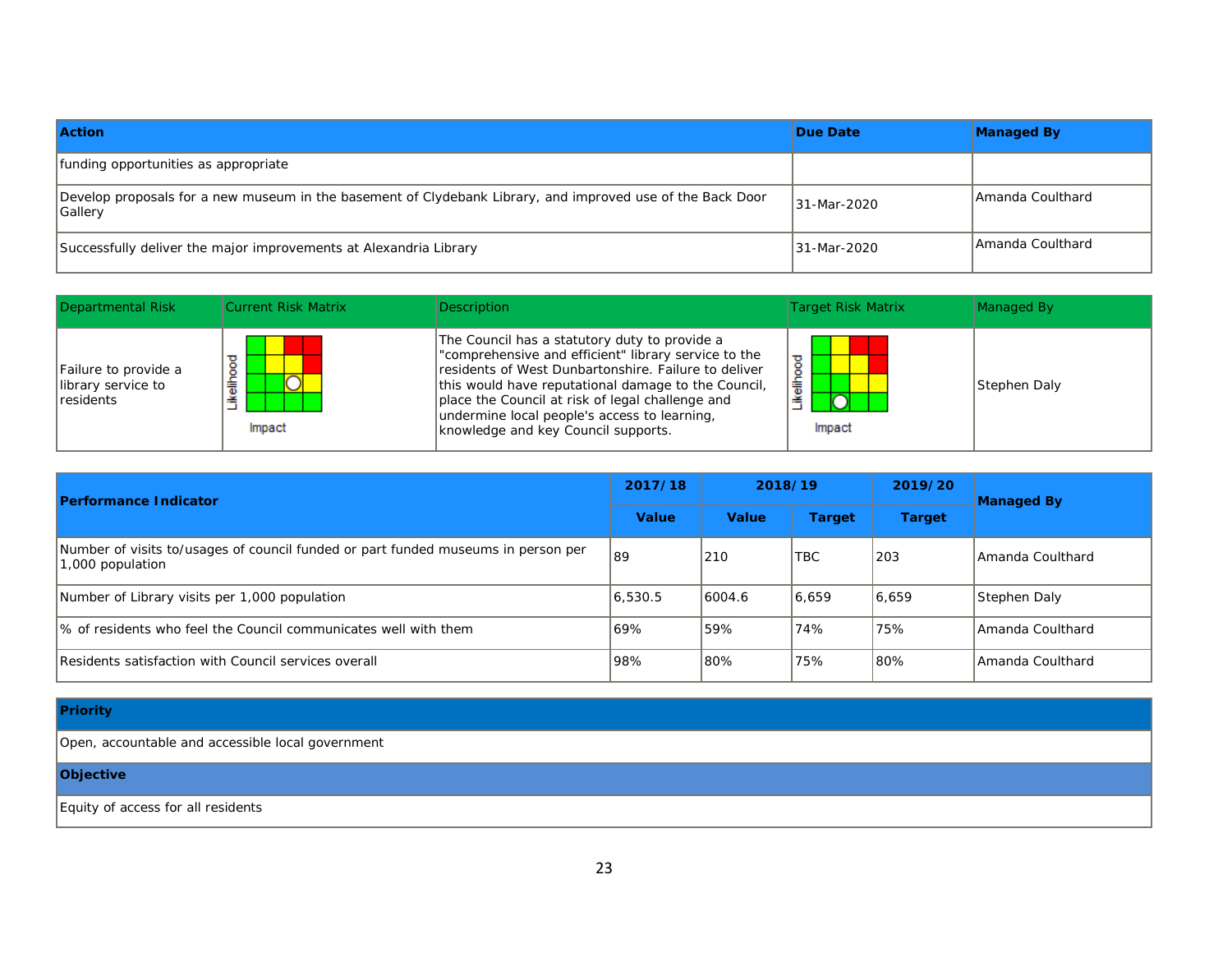| <b>Action</b>                                                                                                                                                                                | <b>Due Date</b> | <b>Managed By</b> |
|----------------------------------------------------------------------------------------------------------------------------------------------------------------------------------------------|-----------------|-------------------|
| Develop digital improvements in the Contact Centre, Housing Repairs, Website and Welfare Fund                                                                                                | 31-Mar-2020     | Stephen Daly      |
| Further develop and review the online model for Citizens Panel to ensure best value                                                                                                          | 31-Mar-2020     | Amanda Coulthard  |
| Consider staff roles and the locations where we meet our Residents for face to face interactions following the<br>successful integration of Alexandria One Stop Shop and Alexandria Library. | 31-Mar-2020     | Stephen Daly      |
| Develop digital improvements through self-service machines, direct delivery of books, improved and secure public<br>Wi-Fi, and an increased online library offer                             | 31-Mar-2020     | Stephen Daly      |
| Successfully deliver the £421k capital investment across the branch network and finalise the branding<br>improvements at all branches.                                                       | 31-Mar-2020     | Stephen Daly      |
| Develop the strategic vision and work plan for Titan crane to ensure it becomes a key heritage attraction for the<br>area                                                                    | 31-Mar-2020     | lAmanda Coulthard |
| Increase social media audience and engagement through fully embedding as the preeminent means of<br>communicating with communities                                                           | 31-Mar-2020     | lAmanda Graham    |
| Provide writing training to council manager responsible for writing reports                                                                                                                  | 31-Mar-2020     | Amanda Graham     |

| Departmental Risk                                             | <b>Current Risk Matrix</b>                      | <b>Description</b>                                                                                                                                                                                                                                | <b>Target Risk Matrix</b>   | Managed By                         |
|---------------------------------------------------------------|-------------------------------------------------|---------------------------------------------------------------------------------------------------------------------------------------------------------------------------------------------------------------------------------------------------|-----------------------------|------------------------------------|
| Failure to effectively<br>manage and learn from<br>complaints | Likelihood<br>$\overline{\mathsf{O}}$<br>Impact | There is a risk of damage to the Council's reputation.<br>If complaints are not handled effectively, there can be<br>an adverse effect on the public perception of the<br>Council which can lead to a lack of trust in the services<br>Iprovided. | ≖<br>elihoo<br>≚<br>Impact  | Stephen Daly                       |
| Citizens and<br>Icommunities                                  | Likelihood<br>Impact                            | The risk is that the Council does not establish or<br>maintain positive communications with local residents<br>and the communities it represents                                                                                                  | elihood<br>⌒<br>≝<br>Impact | Amanda Coulthard;<br>Amanda Graham |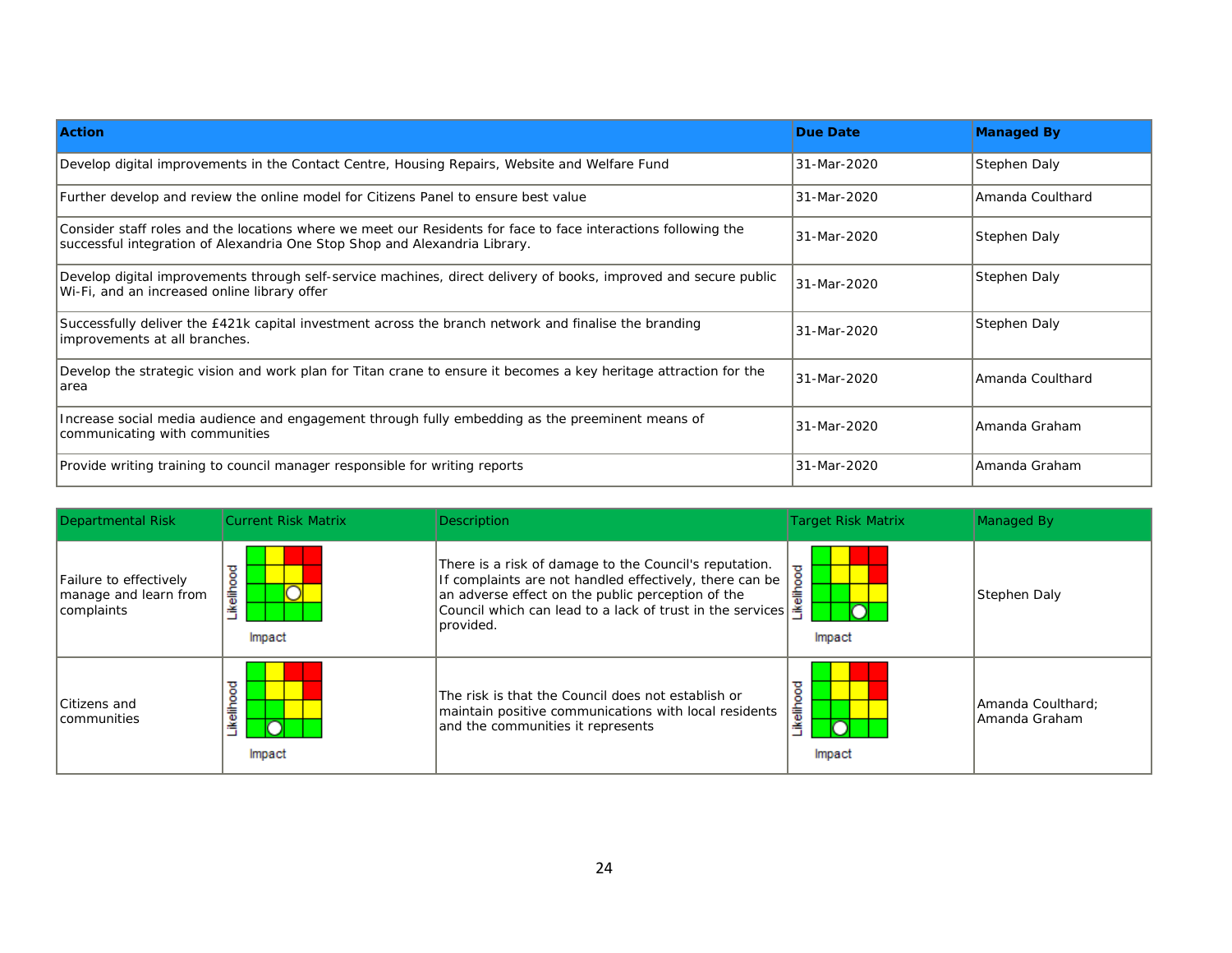| 2017/18<br><b>Performance Indicator</b>                                                 |        | 2018/19                                                |               | 2019/20       | <b>Managed By</b> |  |
|-----------------------------------------------------------------------------------------|--------|--------------------------------------------------------|---------------|---------------|-------------------|--|
|                                                                                         |        | <b>Value</b>                                           | <b>Target</b> | <b>Target</b> |                   |  |
| Percentage of citizens who are satisfied with the Council website                       | 99%    | 90.11%                                                 | 90%           | 90%           | Stephen Daly      |  |
| Percentage of complaints received by the Council that are resolved at Stage 1           | 93%    | 83%                                                    | 88%           | 89%           | Stephen Daly      |  |
| Cost per library visit                                                                  | £3.49  | LGBF data<br>not available<br>until late<br>2019       | £1.91         | £2.08         | Stephen Daly      |  |
| Cost per museum visit £                                                                 | £3.27  | LGBF data<br>not available<br>until late<br>2019       | £1.40         | £3.49         | Amanda Coulthard  |  |
| % of adults satisfied with libraries                                                    | 85.7%  | LGBF data<br>not available<br>until late<br>2019 (SHS) | 87.7%         | 88%           | Stephen Daly      |  |
| % of adults satisfied with museums and galleries                                        | 74.7%  | LGBF data<br>not available<br>until late<br>2019 (SHS) | 80.75%        | 81%           | Amanda Coulthard  |  |
| No. of transactions undertaken online                                                   | 27,713 | 35,251                                                 | 26,577        | 26,943        | Stephen Daly      |  |
| % of residents who report satisfaction with Council publications, reports and documents | 49.7%  | 68%                                                    | 55%           | 56%           | Amanda Graham     |  |
| Percentage of Citizens who feels the Council takes account of residents views           | 59%    | 64%                                                    | 70%           | 80%           | Amanda Coulthard  |  |

#### **Priority**

Efficient and effective frontline services that improve the everyday lives of residents

#### **Objective**

A committed and skilled workforce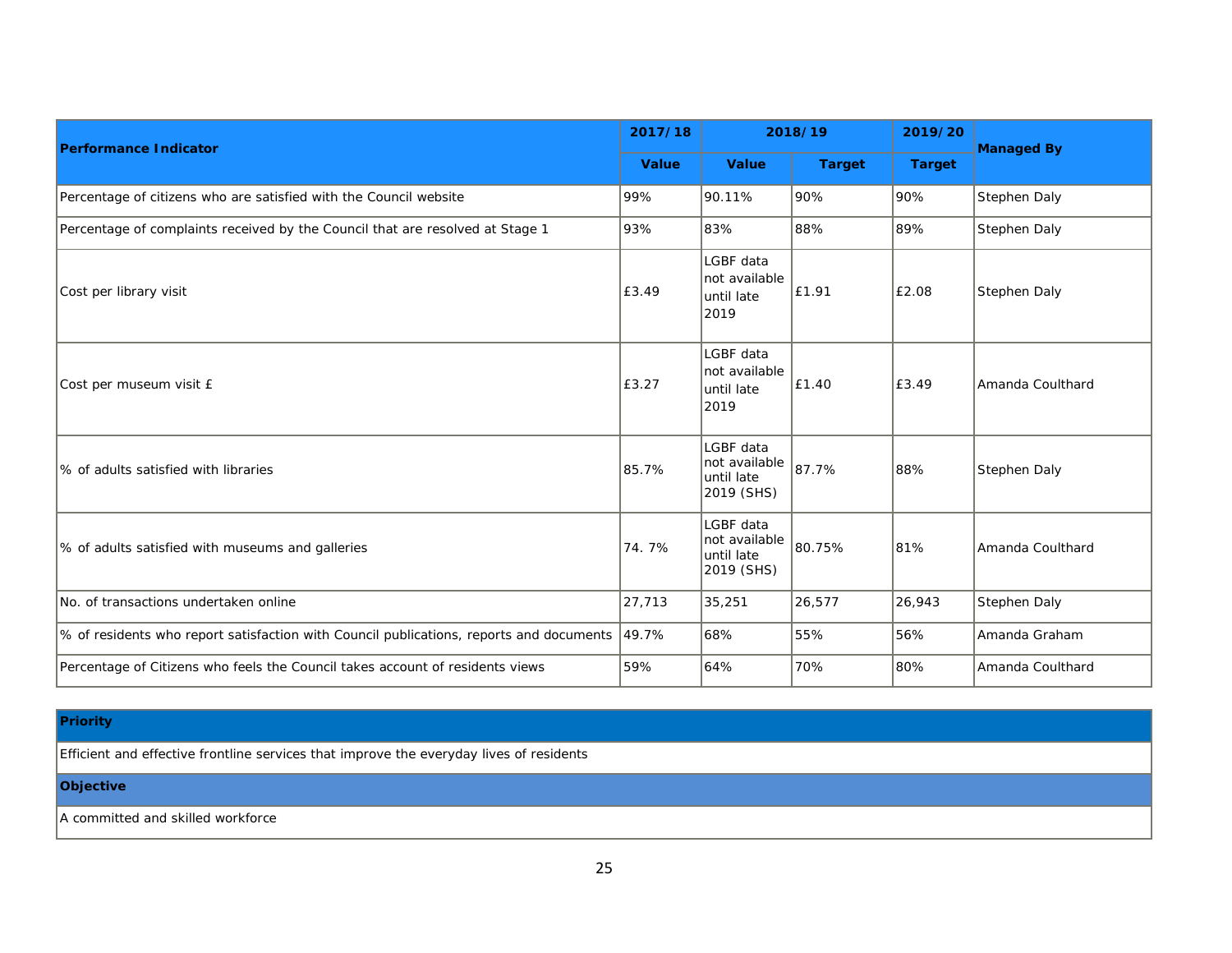| <b>Action</b>                                                                                                                                                                  | Due Date    | <b>Managed By</b> |
|--------------------------------------------------------------------------------------------------------------------------------------------------------------------------------|-------------|-------------------|
| Deliver the library employee training and engagement programme funded by SLIC                                                                                                  | 31-Mar-2020 | Stephen Daly      |
| Ensure that a culture of continuous improvement is embedded across Libraries through participation in national<br>improvement schemes, such as the 'How Good is our' framework | 31-Mar-2020 | Stephen Daly      |
| Undertake Self-Evaluation of the Arts & Heritage service using available methodologies                                                                                         | 31-Mar-2020 | IAmanda Coulthard |
| Successfully lead the 'Future Leaders' programme to develop promising employees to the next level of the<br>organisation.                                                      | 31-Mar-2020 | Malcolm Bennie    |
| Carry out biennial council wide employee survey and develop improvement plan based on survey results.                                                                          | 31-Mar-2020 | lAmanda Graham    |

#### **Objective**

A continuously improving Council delivering best value

| <b>Action</b>                                                                                           | Due Date    | <b>Managed By</b> |
|---------------------------------------------------------------------------------------------------------|-------------|-------------------|
| Ensure robust data and analysis is available to support decision making across all services             | 31-Mar-2020 | Amanda Coulthard  |
| Contribute to the review and development of measures for Census 2021                                    | 31-Mar-2020 | Amanda Coulthard  |
| Review and embed frameworks which support continuous improvement and best value across the organisation | 31-Mar-2020 | IAmanda Coulthard |
| Develop proposals for major infrastructure improvements to the Clydebank Town Hall                      | 31-Mar-2020 | Malcolm Bennie    |
| Review and relaunch customer service training to all council staff                                      | 31-Mar-2020 | Stephen Daly      |

| <b>Performance Indicator</b>                                                                              |              | 2018/19      |        | 2019/20<br><b>Managed By</b> |                |
|-----------------------------------------------------------------------------------------------------------|--------------|--------------|--------|------------------------------|----------------|
|                                                                                                           | <b>Value</b> | <b>Value</b> | Target | Target                       |                |
| Percentage of CCC employees who express satisfaction with the Council as a place of<br>work Not available | 62%          | 63%          | '70%   | 70%                          | IAmanda Graham |
| Percentage of Council employees who agree or strongly agree that the Council                              | 57%          | 57%          | 70%    | 70%                          | IAmanda Graham |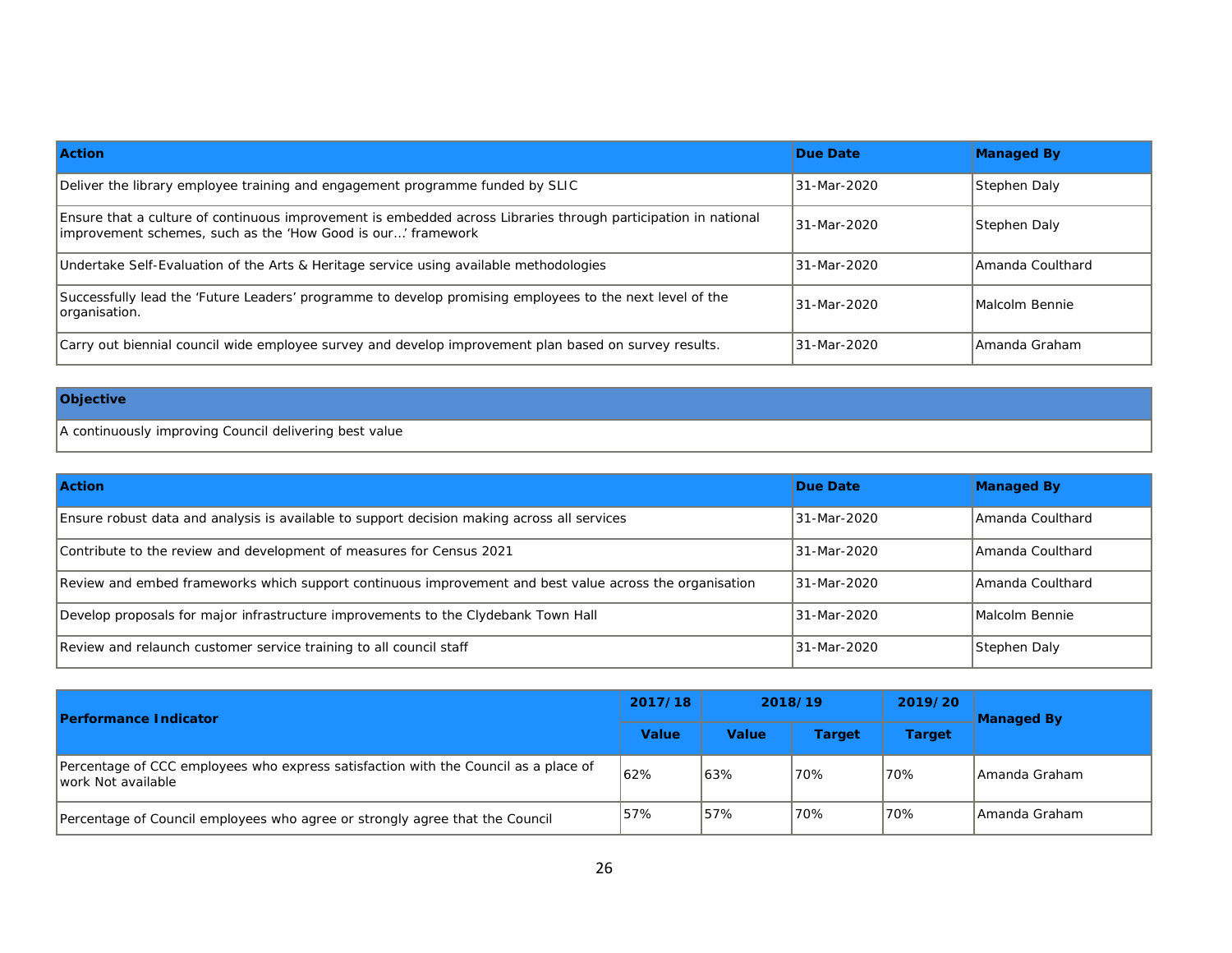| <b>Performance Indicator</b>                                                                                                 |      | 2018/19      |               | 2019/20       | <b>Managed By</b> |  |
|------------------------------------------------------------------------------------------------------------------------------|------|--------------|---------------|---------------|-------------------|--|
|                                                                                                                              |      | <b>Value</b> | <b>Target</b> | <b>Target</b> |                   |  |
| recognises and values the work that they do                                                                                  |      |              |               |               |                   |  |
| Communications Culture & Communities-Total FTE Days Lost by FTE Employees                                                    | 5.29 | 9.46         | 16.5          | 16.5          | Malcolm Bennie    |  |
| % of Local Government Benchmarking Framework performance indicators prioritised by<br>the council that have improved locally | 100% | 75%          | 50%           | 60%           | LAmanda Coulthard |  |
| Percentage of Council employees who express satisfaction with the Council as a place of<br>lwork                             | 71%  | 71%          | 80%           | 180%          | l Amanda Graham   |  |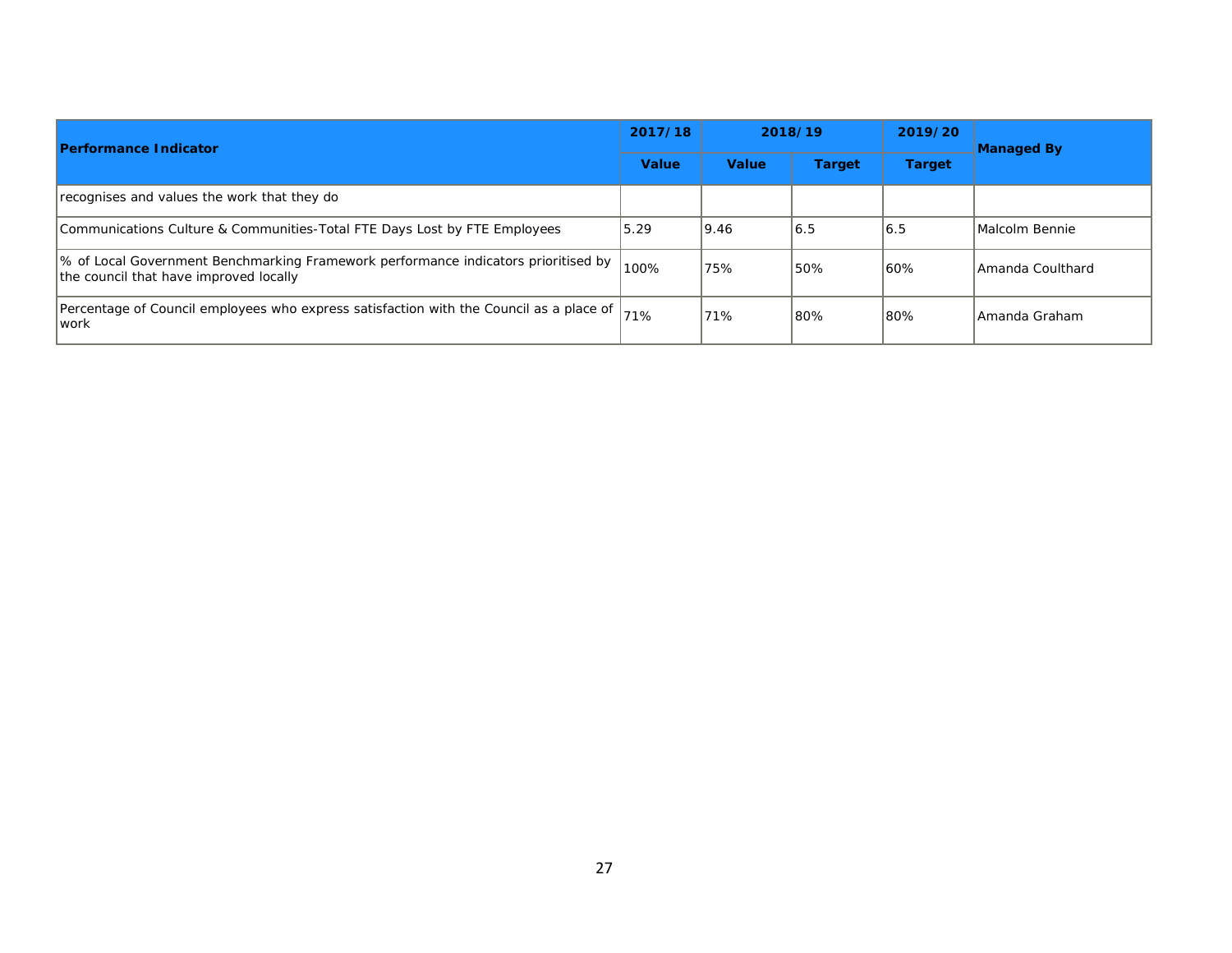## **Appendix 3: Quality Standards**

West Dunbartonshire Council has a local Good Governance Code based on guidance from CIPFA. The Council's compliance with its Code is reviewed each year and a supporting action plan is developed to ensure improved compliance is achieved. The Code details a range of principles which should be adhered to by the Council, and details the behaviours and actions which demonstrate good governance in practice. The Good Governance Code requires that the organisation considers the approach to the use of quality standards.

Quality standards help to define what users of our services can expect to receive, and remind both the organisation and our employees of the challenges and obligations they face in delivering best value services

These quality standards will be monitored and managed by the management team of each service at regular meetings, and reported annually to the relevant service committee along with the delivery plan.

| <b>Service Area</b>                  | <b>Quality Standard</b>                                                                    | How will the Quality Standard be measured?                                                               |
|--------------------------------------|--------------------------------------------------------------------------------------------|----------------------------------------------------------------------------------------------------------|
| Corporate                            | We will respond to 99% of press enquiries within                                           | % of press enquiries responded to within deadline as a proportion of all                                 |
| Communications                       | deadline                                                                                   | press enquiries                                                                                          |
|                                      | We will acknowledge requests for design work within 3<br>working days.                     | % of design requests acknowledged to within 3 working days.                                              |
|                                      | We will respond to 100% of Town Hall booking<br>enquiries within 48 hours                  | % of booking enquiries responded to within 48 hours as a proportion of all<br>booking enquiries received |
| Citizen & Digital<br><b>Services</b> | We will answer 90% of all telephone calls to the<br>contact Centre within 2 minutes        | % of telephone calls answered within 2 minute as a proportion of all calls<br>answered.                  |
|                                      | We will respond to all stage 1 complaints within 5<br>working days                         | % of stage 1 complaints responded to within 5 working days.                                              |
| Libraries & Culture                  | We will satisfy 95% of requests for items available and<br>in stock within 10 working days | % of requests responded within 10 days as a proportion of requests<br>received                           |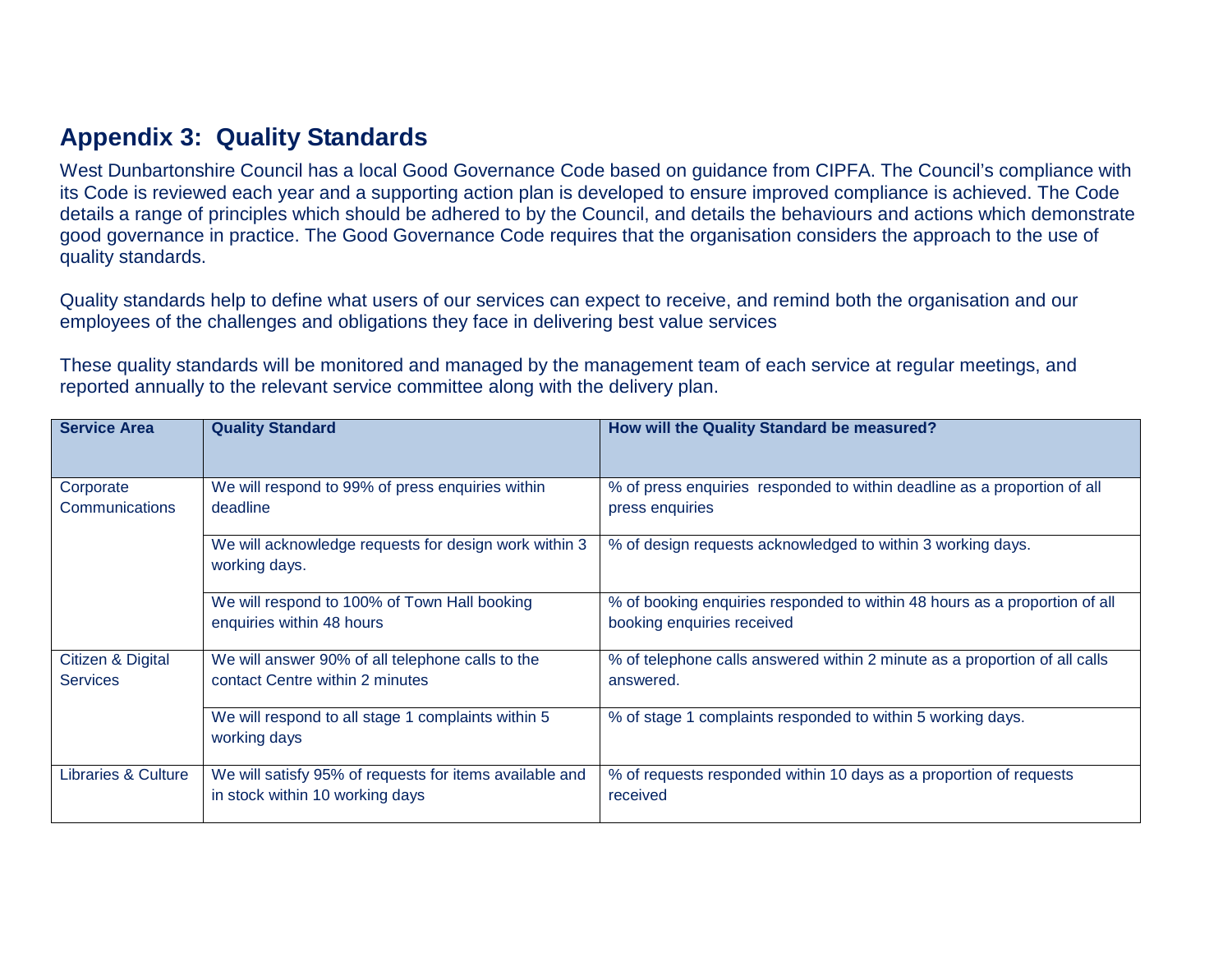|                           | We will acknowledge 100% of requests for items not in<br>stock within 5 working days.          | % of requests responded within 5 days as a proportion of requests received                                |
|---------------------------|------------------------------------------------------------------------------------------------|-----------------------------------------------------------------------------------------------------------|
| Performance &<br>Strategy | We will respond to 100% of EIA support requests<br>within 3 working days.                      | % of requests responded to within 3 working days as a proportion of all<br>requests received.             |
|                           | We will acknowledge enquiries for new citizen's panel<br>membership within 3 working days.     | % of new CP members received and responded to within 3 working days as<br>a proportion of new CP members. |
|                           | We will review and acknowledge engaging community<br>framework requests within 3 working days. | % of requests received within 3 working days as a proportion of all<br>requests.                          |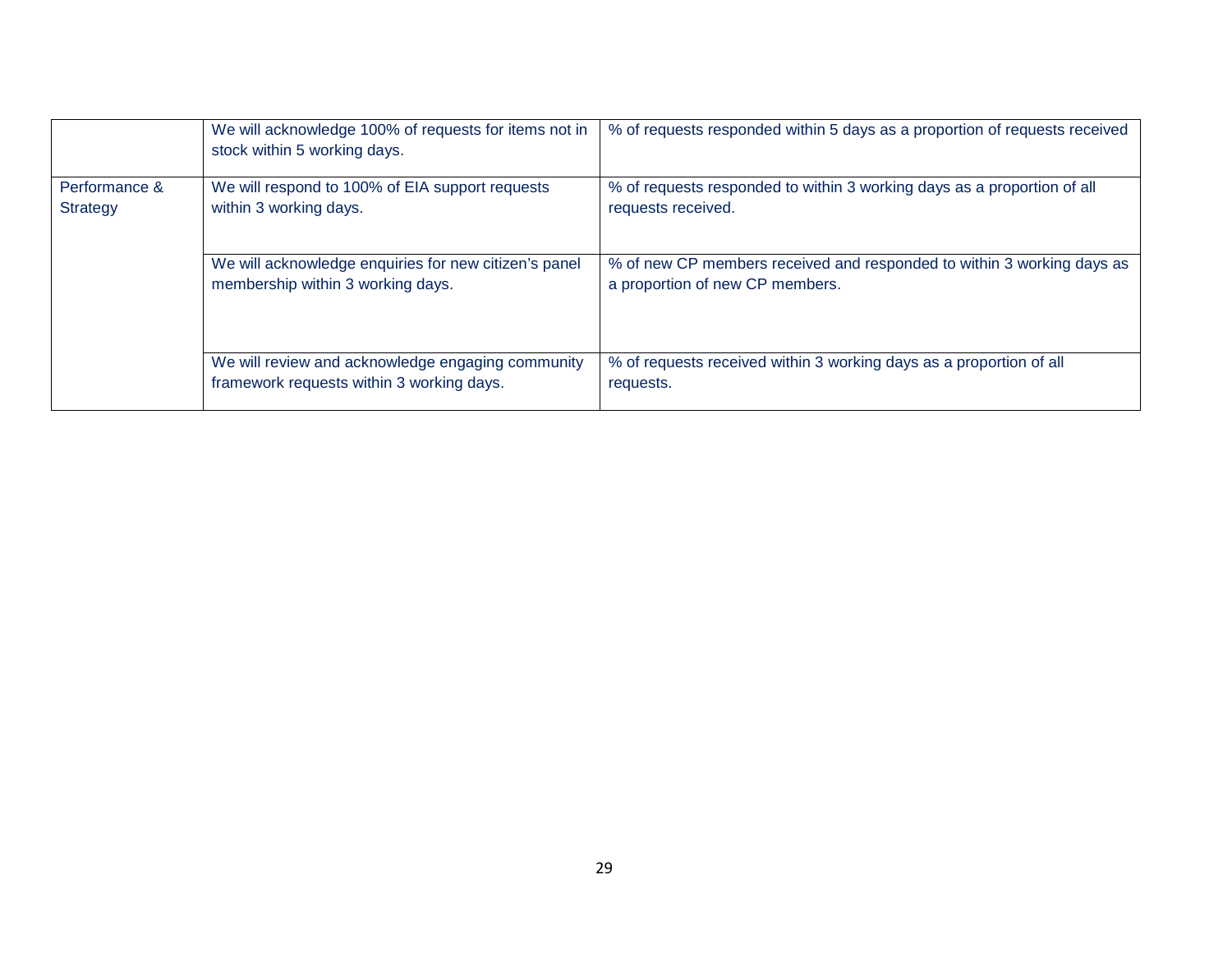## **Appendix 4: Resources**

#### **Workforce Planning**

Workforce planning is integrated within the strategic planning process, highlighting the key workforce related activities for the year and reflecting the longer term strategic aims of the services. Each Strategic Lead is responsible for the annual review of requirements for their respective service areas to ensure that any key actions are identified at an early stage.

#### **Employees**

The headcount and full time equivalent staff in each service area is as follows:

| <b>Section</b>                                         | Headcount | <b>FTE</b> |
|--------------------------------------------------------|-----------|------------|
| Communications, Council offices and TownHall           | 21        | 19.33      |
| <b>Citizen &amp; Digital Services</b>                  | 59        | 50.72      |
| <b>Libraries &amp; Culture</b>                         | 67        | 51.05      |
| <b>Performance &amp; Strategy</b>                      | 6         | 5.82       |
| <b>Communications, Culture &amp; Communities Total</b> | 153       | 126.92     |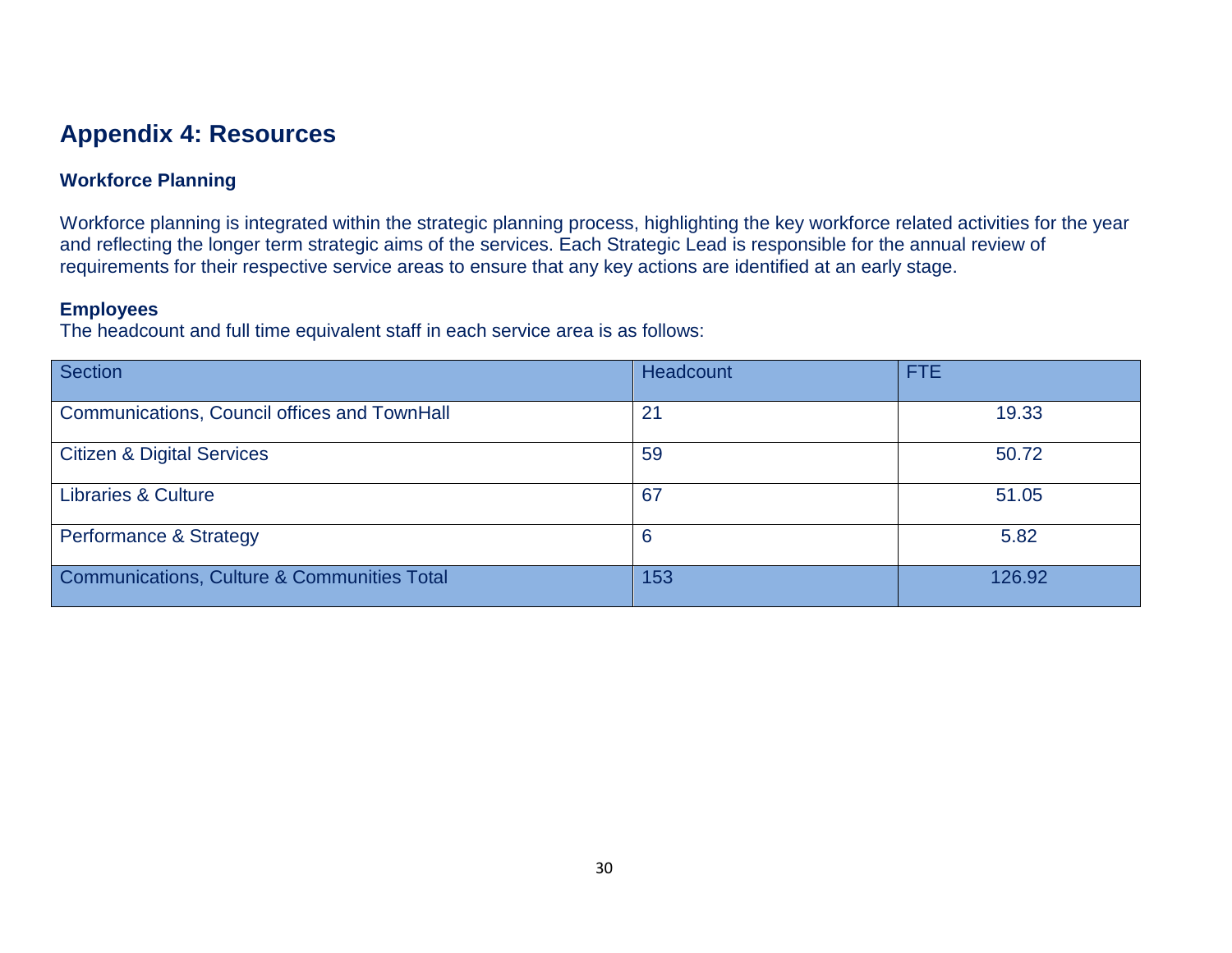#### **Communications, Culture & Communities Workforce Plan 2017-2022 – Annual Action Plan 2019-20**

| 1. Addressing the gap between current workforce supply and predicted future demand |                           |                                                                                     |                    |                              |  |  |
|------------------------------------------------------------------------------------|---------------------------|-------------------------------------------------------------------------------------|--------------------|------------------------------|--|--|
| <b>Strategy</b>                                                                    |                           | Planned service review to address gap taking cognisance of opportunities to realise |                    |                              |  |  |
|                                                                                    |                           | savings through voluntary turnover                                                  |                    |                              |  |  |
| <b>Expected Outcome</b>                                                            | Gap is addressed, whilst: |                                                                                     |                    |                              |  |  |
|                                                                                    |                           | Protecting critical roles (and avoiding associated turnover)                        |                    |                              |  |  |
|                                                                                    |                           | Ensuring service priorities are met (recognising impact on workforce capacity in    |                    |                              |  |  |
|                                                                                    |                           | relation to acknowledged areas of increased service demand)                         |                    |                              |  |  |
|                                                                                    |                           | Avoiding or minimising risk of voluntary or compulsory redundancy                   |                    |                              |  |  |
| <b>Actions</b>                                                                     | Person(s)                 | <b>Resources</b>                                                                    | <b>Complete By</b> | <b>Measurement of</b>        |  |  |
|                                                                                    | <b>Responsible</b>        | <b>Needed</b>                                                                       |                    | outcome                      |  |  |
| Embed culture of continuous                                                        | <b>Malcolm Bennie</b>     | <b>OD Team</b>                                                                      | <b>March 2020</b>  | <b>Manager Lean Six</b>      |  |  |
| improvement and continue development                                               |                           | <b>Senior Managers</b>                                                              |                    | Sigma training               |  |  |
| of quality improvement skills across                                               |                           |                                                                                     |                    | records updated              |  |  |
| senior managers through utilization of<br>lean/six sigma skills. Relevant projects |                           |                                                                                     |                    | <b>Improved skills</b>       |  |  |
| to be identified and developed.                                                    |                           |                                                                                     |                    |                              |  |  |
| Complete service reviews to ensure that                                            | Amanda Graham             | <b>Strategic HR</b>                                                                 | September 2020     | Arts & Heritage<br>$\bullet$ |  |  |
| preferred service delivery models are                                              | <b>Amanda Coulthard</b>   | <b>Support &amp; Finance</b>                                                        |                    | review complete              |  |  |
| identified and implemented.                                                        | <b>Stephen Daly</b>       | <b>Business Partner</b>                                                             |                    | and implementation           |  |  |
|                                                                                    |                           | <b>Support</b>                                                                      |                    | underway                     |  |  |
|                                                                                    |                           |                                                                                     |                    | Review of roles in           |  |  |
|                                                                                    |                           |                                                                                     |                    | customers services           |  |  |
|                                                                                    |                           |                                                                                     |                    | complete                     |  |  |
|                                                                                    | Review of roles in        |                                                                                     |                    |                              |  |  |
|                                                                                    | <b>Clydebank Town</b>     |                                                                                     |                    |                              |  |  |
|                                                                                    | Hall complete             |                                                                                     |                    |                              |  |  |
|                                                                                    |                           |                                                                                     |                    | Suite of service             |  |  |
|                                                                                    |                           |                                                                                     |                    | performance                  |  |  |
|                                                                                    |                           |                                                                                     |                    | indicators                   |  |  |
|                                                                                    |                           |                                                                                     |                    |                              |  |  |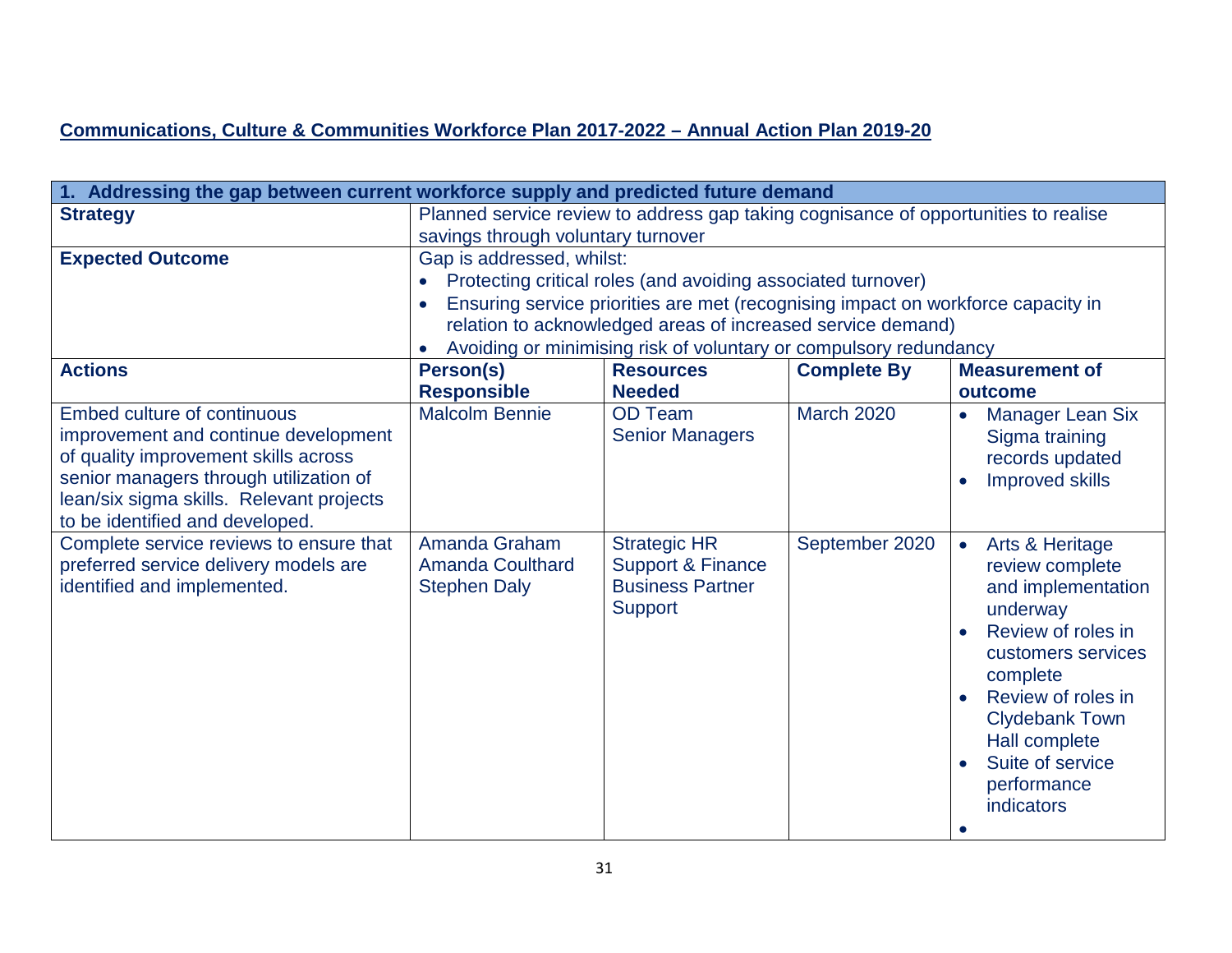|                                                                                                                                    |                       |                                                                                                                        |                           | Delivery of savings<br>where efficiencies<br>identified                                                                                             |
|------------------------------------------------------------------------------------------------------------------------------------|-----------------------|------------------------------------------------------------------------------------------------------------------------|---------------------------|-----------------------------------------------------------------------------------------------------------------------------------------------------|
| Continue monthly review of performance<br>information to ensure service stability<br>and inform any staff training<br>requirements | <b>Malcolm Bennie</b> | Performance and<br><b>Strategy Business</b><br><b>Partner</b>                                                          | March 2020 and<br>ongoing | Suite of service<br>performance<br><b>indicators</b><br><b>Review at</b><br>management<br>meetings                                                  |
| Continue monitoring of satisfaction and<br>complaints and identify any improvement<br>activity                                     | <b>Malcolm Bennie</b> | Performance and<br><b>Strategy Business</b><br><b>Partner &amp; Digital</b><br>and Customer<br><b>Services Manager</b> | March 2020 and<br>ongoing | Suite of service<br>$\bullet$<br>performance<br>indicators<br>Evidence of service<br>improvement on the<br>back of the<br>complaints<br>information |
| Continue to develop Commercialization<br>agenda through new role in the<br>Communications team.                                    | Amanda Graham         | Workforce                                                                                                              | Ongoing                   | <b>Additional sources</b><br>$\bullet$<br>of income identified.                                                                                     |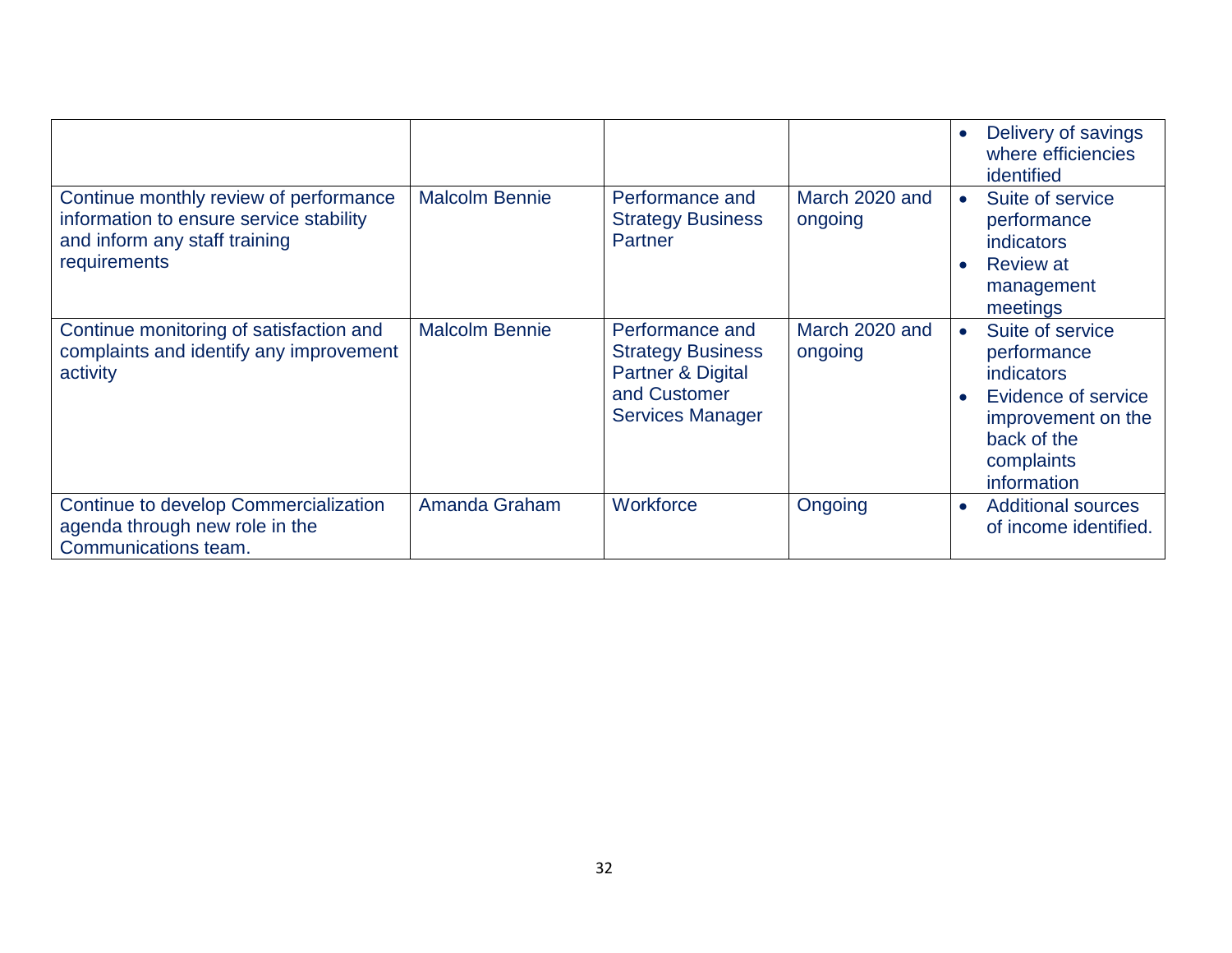| 2. Addressing the gap between current and required additional workforce capabilities |                                                                                          |                                                                                 |                       |                                                                                          |  |  |
|--------------------------------------------------------------------------------------|------------------------------------------------------------------------------------------|---------------------------------------------------------------------------------|-----------------------|------------------------------------------------------------------------------------------|--|--|
| <b>Strategy</b>                                                                      | Development and implementation of associated training plans to enable capabilities to be |                                                                                 |                       |                                                                                          |  |  |
|                                                                                      | developed within existing workforce                                                      |                                                                                 |                       |                                                                                          |  |  |
| <b>Expected Outcome</b>                                                              | Gap is addressed, whilst:                                                                |                                                                                 |                       |                                                                                          |  |  |
|                                                                                      |                                                                                          | Ensuring value for money in terms of training solutions                         |                       |                                                                                          |  |  |
|                                                                                      |                                                                                          | Minimising requirement to recruit for new capabilities (and thereby avoiding or |                       |                                                                                          |  |  |
|                                                                                      |                                                                                          | minimising risk of voluntary or compulsory redundancy)                          |                       |                                                                                          |  |  |
|                                                                                      |                                                                                          |                                                                                 |                       | Ensuring service priorities are met as a result of application of those new capabilities |  |  |
| <b>Actions</b>                                                                       | Person(s)                                                                                | <b>Resources</b>                                                                | <b>Complete By</b>    | <b>Measurement of</b>                                                                    |  |  |
|                                                                                      | <b>Responsible</b>                                                                       | <b>Needed</b>                                                                   |                       | outcome                                                                                  |  |  |
| Workforce related savings over a 3 year<br>period, future service context, consider  | <b>Malcolm Bennie</b><br>Amanda Graham                                                   | <b>Management Team</b><br><b>CCC</b>                                            | Three year<br>savings | <b>Budget savings</b><br>delivered as                                                    |  |  |
| commercialisation of our professional                                                | <b>Amanda Coulthard</b>                                                                  |                                                                                 | achieved by June      | required in 2018/19                                                                      |  |  |
| services                                                                             | <b>Stephen Daly</b>                                                                      |                                                                                 | 2018                  | and beyond.                                                                              |  |  |
|                                                                                      |                                                                                          |                                                                                 |                       | Performance &                                                                            |  |  |
|                                                                                      |                                                                                          |                                                                                 |                       | Strategy restructure                                                                     |  |  |
|                                                                                      |                                                                                          |                                                                                 |                       | completed in                                                                             |  |  |
|                                                                                      |                                                                                          |                                                                                 |                       | November 2017                                                                            |  |  |
|                                                                                      |                                                                                          | <b>Customer Services</b>                                                        |                       |                                                                                          |  |  |
|                                                                                      |                                                                                          | transformation                                                                  |                       |                                                                                          |  |  |
|                                                                                      |                                                                                          |                                                                                 |                       | approved at                                                                              |  |  |
|                                                                                      |                                                                                          |                                                                                 |                       | November 2017                                                                            |  |  |
|                                                                                      |                                                                                          |                                                                                 |                       | <b>Corporate Services</b>                                                                |  |  |
|                                                                                      |                                                                                          |                                                                                 |                       | Committee                                                                                |  |  |
|                                                                                      |                                                                                          |                                                                                 |                       | <b>Library Services</b><br>restructure due to                                            |  |  |
|                                                                                      |                                                                                          |                                                                                 |                       | complete by 1 April                                                                      |  |  |
|                                                                                      |                                                                                          |                                                                                 |                       | 2018 and new                                                                             |  |  |
|                                                                                      |                                                                                          |                                                                                 |                       | library opening                                                                          |  |  |
|                                                                                      |                                                                                          |                                                                                 |                       | hours agreed at                                                                          |  |  |
|                                                                                      |                                                                                          |                                                                                 |                       | February 2018                                                                            |  |  |
|                                                                                      |                                                                                          |                                                                                 |                       | <b>Corporate Services</b>                                                                |  |  |
|                                                                                      |                                                                                          |                                                                                 |                       | <b>Committee for</b>                                                                     |  |  |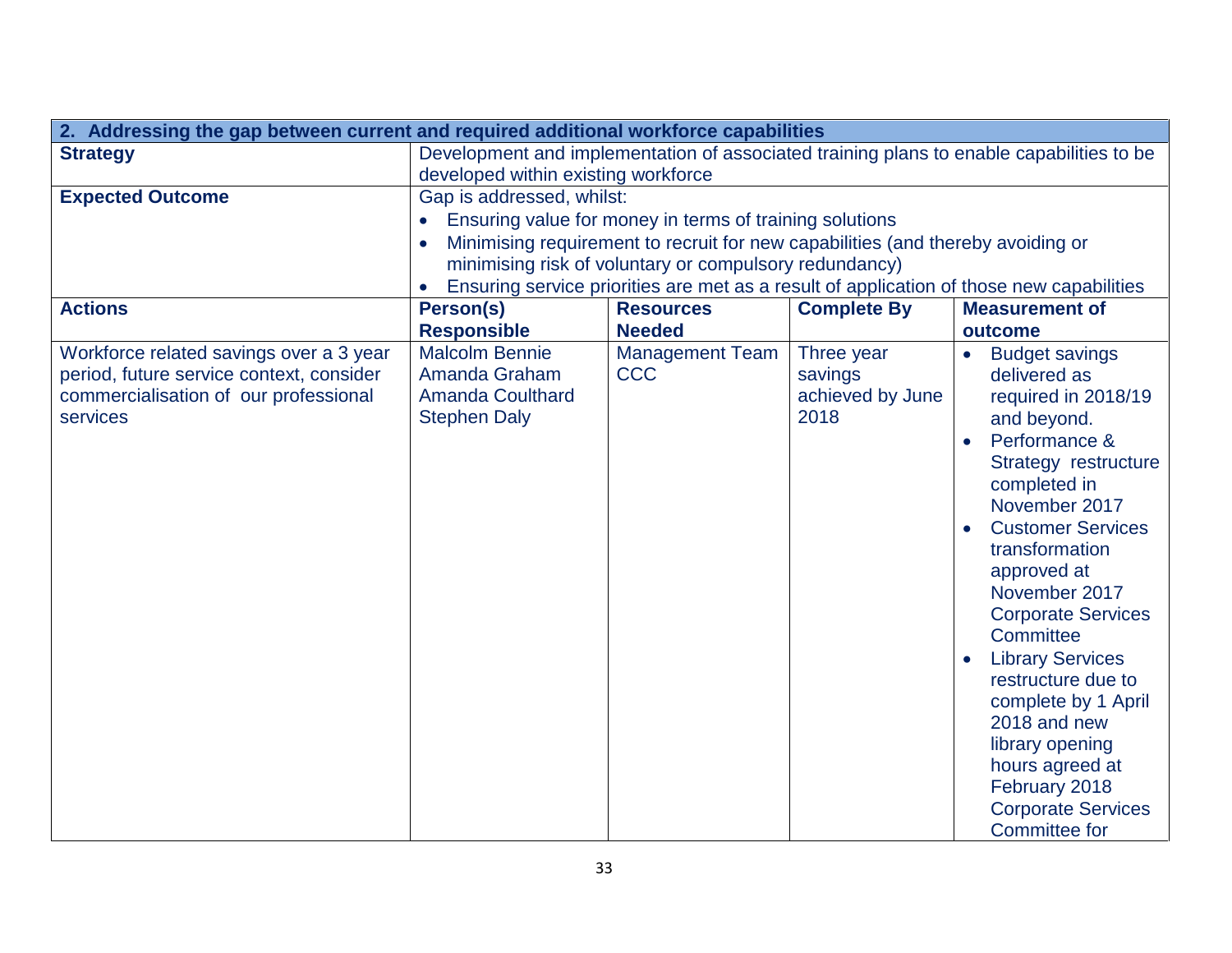|                                                                                                                                                                                                                                                       |                                                                 |                                                      |                   | implementation in<br>June 2018.<br>Income generation<br>being progressed<br>within Corporate<br>Communications<br>and Performance &<br><b>Strategy</b> |
|-------------------------------------------------------------------------------------------------------------------------------------------------------------------------------------------------------------------------------------------------------|-----------------------------------------------------------------|------------------------------------------------------|-------------------|--------------------------------------------------------------------------------------------------------------------------------------------------------|
| Work with OD&C to develop input and<br>training to address skills gaps in<br>particular skills to support new digital<br>technologies being used in service<br>delivery                                                                               | <b>Stephen Daly</b><br>Amanda Graham<br><b>Amanda Coulthard</b> | OD & Change<br>Team                                  | <b>March 2020</b> | Pulse survey of<br>$\bullet$<br>service area<br>Suite of service<br>performance<br><b>indicators</b>                                                   |
| Develop and implement training plan to<br>fill skills gaps that may be identified<br>through self-evaluation exercises that are<br>in progress or still to be completed in the<br>Contact Centre, Libraries, Arts &<br>Heritage & Clydebank Town Hall | <b>Amanda Coulthard</b><br><b>Stephen Daly</b><br>Amanda Graham | <b>HR Business</b><br>Partner<br>OD & Change<br>Team | <b>July 2019</b>  | Suite of<br>$\bullet$<br>performance<br><b>indicators</b><br>Employee<br>Survey/Pulse<br><b>Surveys</b>                                                |
| Complete self-evaluation improvement<br>plans for One Stop Shop,<br>Communications and Arts & Heritage<br>including roll out of Customer Services<br>training                                                                                         | <b>Stephen Daly</b><br>Amanda Graham                            | <b>Staff time</b><br>OD & Change                     | <b>March 2020</b> | Suite of<br>$\bullet$<br>performance<br><b>indicators</b><br>Employee<br>Survey/Pulse<br><b>Survey</b>                                                 |
| Completion of training and engagement<br>programme for front line staff in libraries<br>funded by SLIC                                                                                                                                                | <b>Stephen Daly</b>                                             | <b>Staff time</b>                                    | <b>March 2020</b> | Suite of<br>$\bullet$<br>performance<br>indicators<br>Employee<br>Survey/Pulse<br><b>Survey</b>                                                        |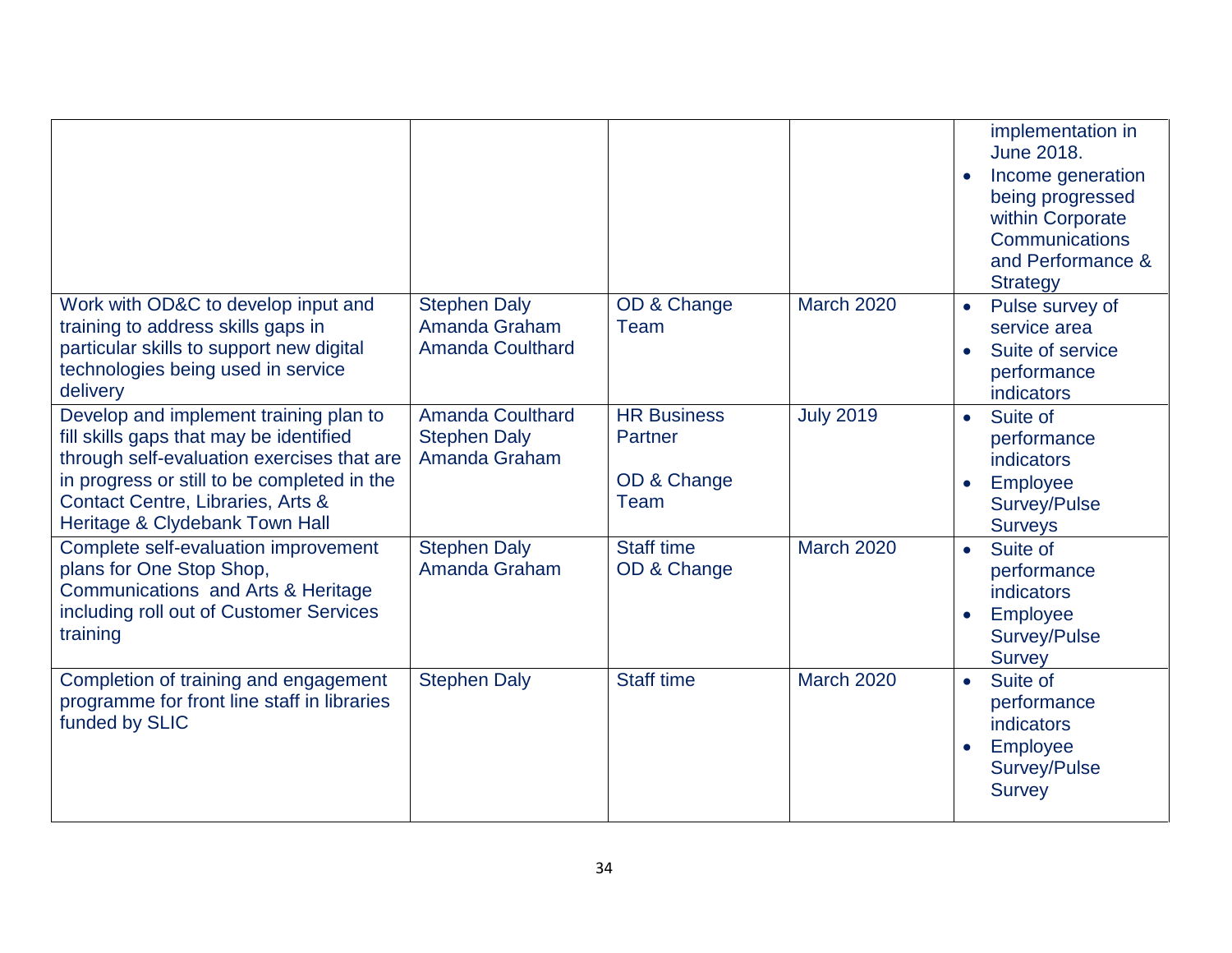| Develop report writing skills in managers<br>by delivering relevant training                                                          | Amanda Graham       | OD & Change              | <b>March 2020</b>                       | <b>Quality of written</b><br>reports submitted<br><i>improves</i><br>Associated<br>performance<br>indicator |
|---------------------------------------------------------------------------------------------------------------------------------------|---------------------|--------------------------|-----------------------------------------|-------------------------------------------------------------------------------------------------------------|
| Continue to embed culture of continuous<br>improvement in Libraries by assessing<br>service against national improvement<br>framework | <b>Stephen Daly</b> | <b>External Partners</b> | March 2020 and<br>ongoing<br>thereafter | Suite of<br>performance<br><i>indicators</i><br>Alignment with<br>national framework                        |
| <b>Continue to roll out Future Leaders</b><br>programme to those who have identified<br>relevant training needs                       | All                 | OD & Change              | March 2020 and<br>ongoing               | <b>Employee</b><br>engagement/pulse<br><b>Survey</b>                                                        |

| 3. Improving resilience within teams    |                                                                                                          |                  |                    |                       |  |
|-----------------------------------------|----------------------------------------------------------------------------------------------------------|------------------|--------------------|-----------------------|--|
| <b>Strategy</b>                         | Develop and implement training plan in relation to critical roles                                        |                  |                    |                       |  |
| <b>Expected Outcome</b>                 | Improved resilience across teams and retention of knowledge and skills associated with<br>critical roles |                  |                    |                       |  |
| <b>Actions</b>                          | <b>Person(s) Responsible</b>                                                                             | <b>Resources</b> | <b>Complete By</b> | <b>Measurement of</b> |  |
|                                         |                                                                                                          | <b>Needed</b>    |                    | outcome               |  |
|                                         |                                                                                                          |                  |                    |                       |  |
| Continue to develop skills required for | <b>Malcolm Bennie</b>                                                                                    | Time             | Ongoing            | Ongoing review at     |  |
| delivery of single dependency roles in  | <b>Stephen Daly</b>                                                                                      |                  |                    | management meetings   |  |
| terms of succession planning            | Amanda Graham                                                                                            |                  |                    |                       |  |
|                                         | <b>Amanda Coulthard</b>                                                                                  |                  |                    |                       |  |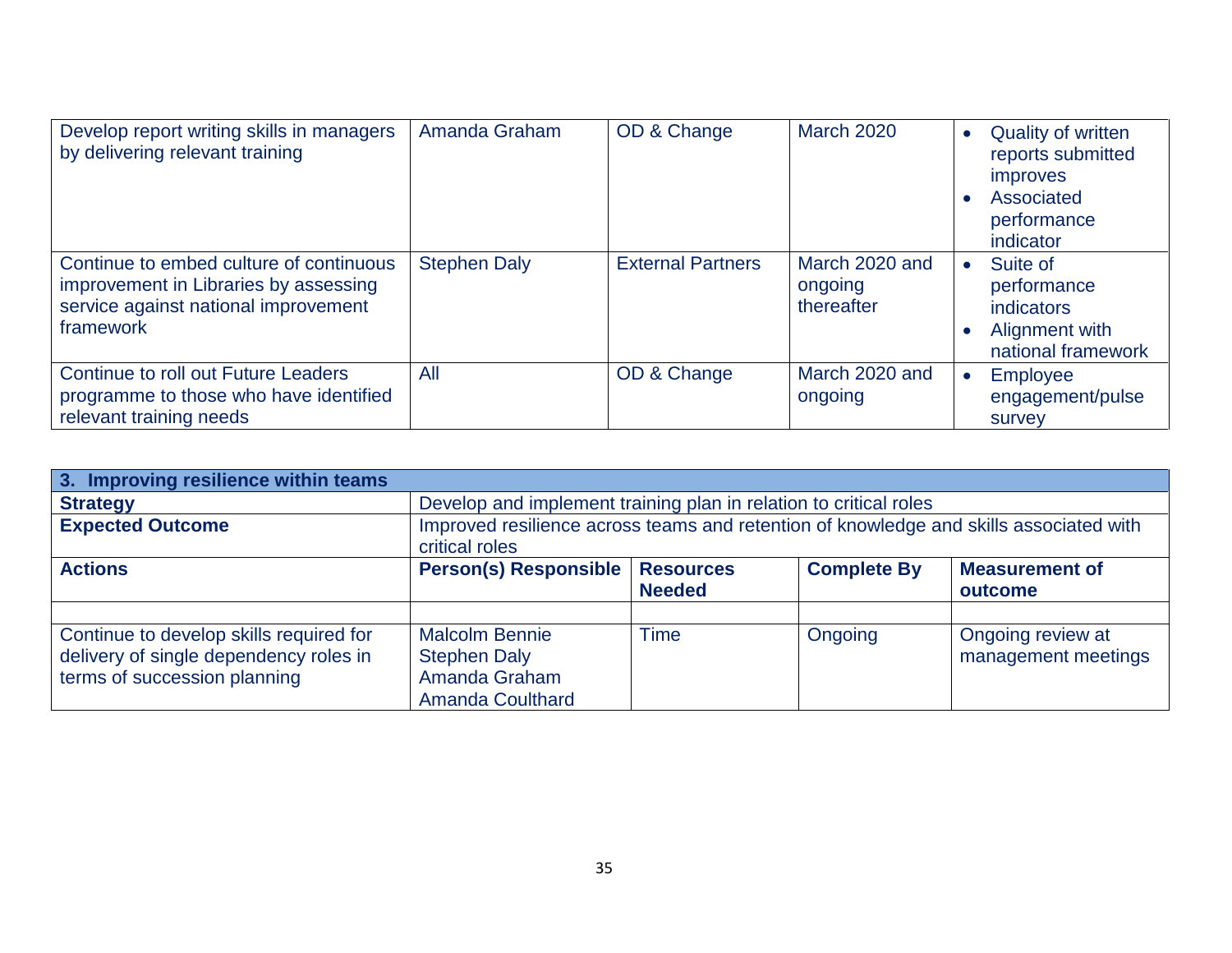#### **Finance**

The 2019/20 revenue budget for the CCC strategic area is £6.355M. The resources to deliver on this in 2019/20 action plan for CCC are:-

| <b>CCC services</b>          | <b>Gross expenditure 2019/20</b> | Gross income 2019/20 | <b>Net expenditure</b><br>/(income) 2019/20 |  |
|------------------------------|----------------------------------|----------------------|---------------------------------------------|--|
| Performance & strategy       | £414,885                         |                      | £414,885                                    |  |
| Communications and marketing | £362,182                         | £30,675              | £331,507                                    |  |
| <b>Citizen Services</b>      | £1,226,880                       | ٠                    | £1,226,880                                  |  |
| Libraries                    | £1,671,100                       | £38,585              | £1,632,515                                  |  |
| <b>Cultural Projects</b>     | £593,769                         | £53,279              | £540,490                                    |  |
| <b>Clydebank TownHall</b>    | £540,224                         | £211,863             | £328,361                                    |  |
| <b>Office Accommodation</b>  | £1,546,526                       |                      | £1,546,526                                  |  |
| <b>Total</b>                 | £6,355,565                       | £334,402             | £6,021,163                                  |  |